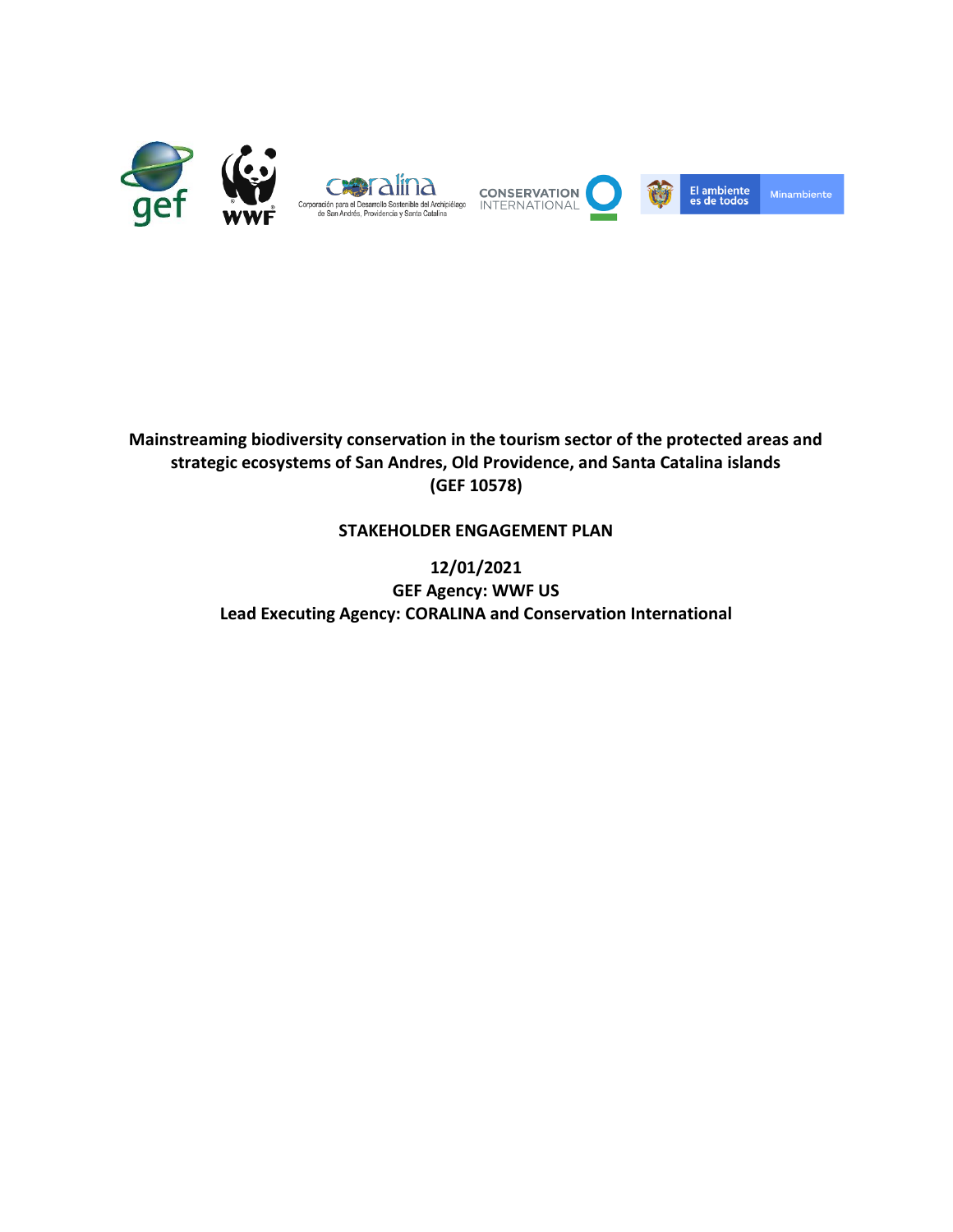#### **1. Introduction**

The WWF GEF Seaflower project seeks to reduce the negative impacts of tourism and enhance the resilience of the Seaflower MPA by promoting biodiversity conservation mainstreaming and green recovery in the tourism sector. The project's concept and overall intervention is centered on addressing the barriers prohibiting the integration of biodiversity conservation in tourism activities, and on the logic that the strengthening of capacities and the inter-institutional articulation with the small-scale private sector, as well as the first-hand knowledge of the impacts produced by tourism on biodiversity, will allow informed decision-making and the participatory implementation of measures for the effective management of ecosystems and their respective conservation. Likewise, the support and strengthening of biodiversity friendly and culturally-rich local tourism initiatives - based on the principles established by the national government regarding green businesses - will promote a change in the local tourism sector towards one that not only has an impact on conservation but also is an agent of change that can be used in favor of biodiversity.

The underlying theory of change of the project proposes that if there is improved understanding of the value of ecosystems services and impacts of tourism on biodiversity, inter-institutional coordination may be facilitated which would create the enabling environment for an integrated approach to sustainable tourism management. Consistent with this integrated approach, tourism enterprises, the local community, and local authorities will seek capacity building in sustainable tourism. This enhanced capacity will result in systematic data collection on the impacts of tourism that will allow for informed decisionmaking and management interventions in support of sustainable tourism and biodiversity and climate friendly tourism infrastructure. An informed tourism constituent will champion best practices among visitors and clients and will ensure sustainable behaviors by tourists. An enhanced understanding of sustainable tourism and capacity, ownership by private enterprise, and best practice behaviors will result in an overall reduction of impacts caused by tourism with enhanced conservation of biodiversity and maintenance of ecosystems goods and services offered by the Seaflower MPA.

The project's components, anticipated outcomes and outputs are summarized in the table below.

| <b>COMPONENT</b>                   | <b>OUTCOMES</b>                                                                                                                                                                                        | <b>OUTPUTS</b>                         |
|------------------------------------|--------------------------------------------------------------------------------------------------------------------------------------------------------------------------------------------------------|----------------------------------------|
| Component 1: Planning and          |                                                                                                                                                                                                        | 1.1.1. Interinstitutional coordination |
| linstitutional framework for a     |                                                                                                                                                                                                        | group created to advise and            |
| biodiversity and green recovery    | Outcome 1.1. Biodiversity is<br>mainstreamed into tourism for MPA,<br>PAs and three islands of the<br>Archipelago, for improved protection<br>of corals, sandy beaches, mangroves,<br>and key species. | accompany the design and               |
| focused tourism sector in the MPA, |                                                                                                                                                                                                        | implementation of a new sustainable    |
| PAs and the three islands of the   |                                                                                                                                                                                                        | tourism plan for MPA, PAs and the      |
| Archipelago, in the context of the |                                                                                                                                                                                                        | three islands, in the context of       |
| <b>POMIUAC</b>                     |                                                                                                                                                                                                        | POMIUAC, including active              |
|                                    |                                                                                                                                                                                                        | participation of the tourism private   |
|                                    |                                                                                                                                                                                                        | sector.                                |
|                                    |                                                                                                                                                                                                        | 1.1.2. Carrying capacity and limits of |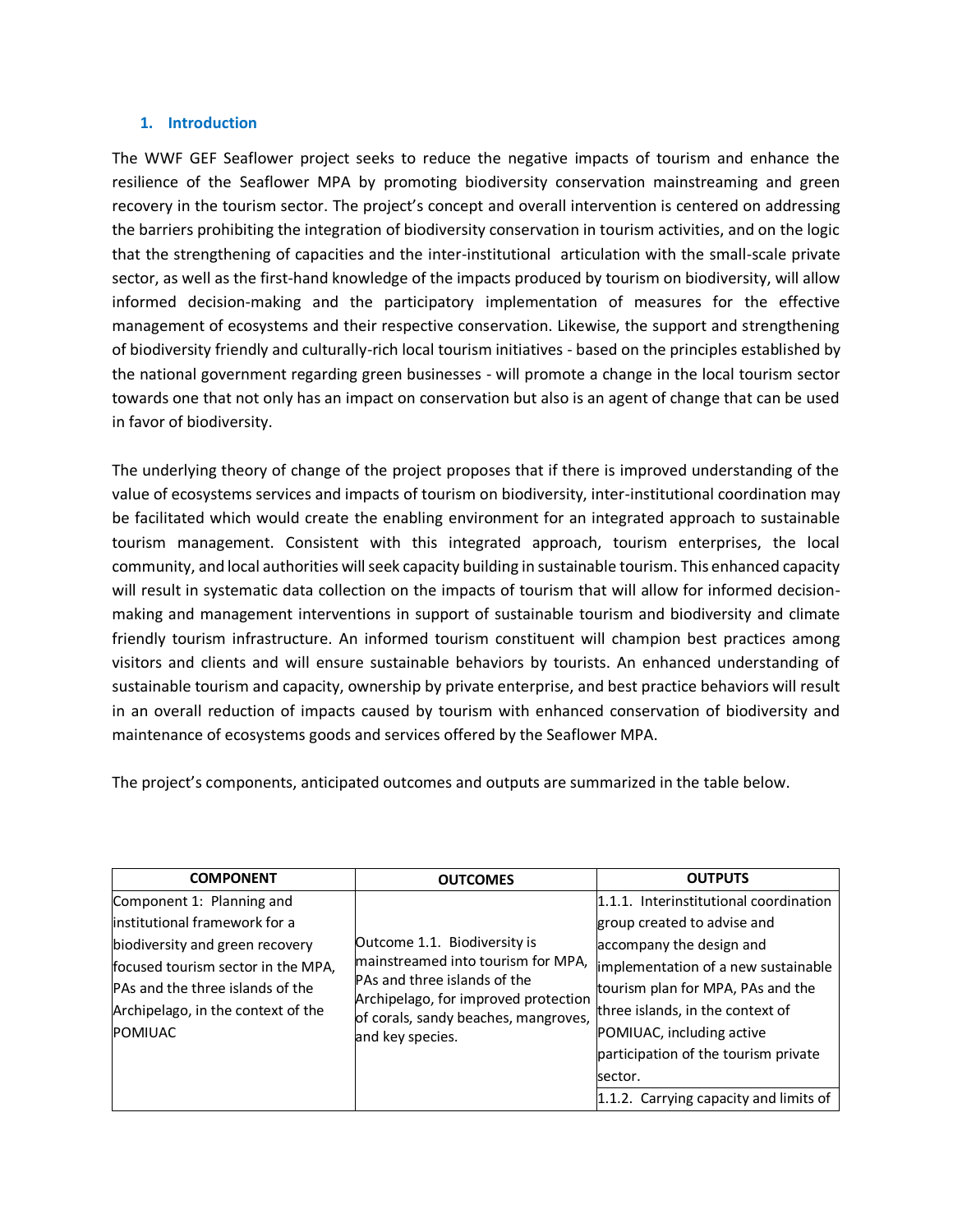|                                     |                                          | acceptable change assessments and      |
|-------------------------------------|------------------------------------------|----------------------------------------|
|                                     |                                          | spatial use analysis of threatened     |
|                                     |                                          | ecosystems of MPA, PAs and three       |
|                                     |                                          | islands for the design of              |
|                                     |                                          | environmental management               |
|                                     |                                          | measures to implement into the         |
|                                     |                                          | tourism sector.                        |
|                                     |                                          | 1.1.3. Sustainable Tourism Plan (STP)  |
|                                     |                                          | developed and under early              |
|                                     |                                          |                                        |
|                                     |                                          | implementation stages by responsible   |
|                                     |                                          | authorities (CORALINA and the          |
|                                     |                                          | Tourism Secretariat), as part of the   |
|                                     |                                          | POMIUAC.                               |
|                                     |                                          | 1.1.4. Technical assistance to local   |
|                                     |                                          | authorities to mainstream              |
|                                     |                                          | biodiversity conservation in the       |
|                                     |                                          | design and development of green and    |
|                                     |                                          | grey infrastructure projects (in the   |
|                                     |                                          | context of the POMIUAC and updated     |
|                                     |                                          | tourism plan).                         |
| Component 2: Management of          |                                          | 2.1.1. Training, technical assistance  |
| tourism impacts on key biodiversity |                                          | and operational support for            |
| of the MPA, PAs and the three       |                                          | development and implementation of      |
| islands                             | Outcome 2.1. Reliable information        | a tourism impact monitoring program    |
|                                     | about tourism impacts on coral reef,     | on 4 threatened ecosystems             |
|                                     | seagrass, sandy beaches, mangroves,      | (mangroves, seagrass, corals, and      |
|                                     | and key species in MPA, PAs and          | sandy beaches).                        |
|                                     | three islands is used by decision        | 2.1.2. Training, technical assistance  |
|                                     | makers to respond to environmental       | and operational support for            |
|                                     | threats                                  | development and implementation of      |
|                                     |                                          | a tourism impact monitoring program    |
|                                     |                                          | for four (4) species most sensitive to |
|                                     |                                          | tourism.                               |
|                                     |                                          | 2.2.1. Training and technical          |
|                                     |                                          | assistance to CORALINA and tour        |
|                                     |                                          | operators to develop and implement     |
|                                     | Outcome 2.2. Improved capacity of        | emergency management measures          |
|                                     | <b>CORALINA and local authorities to</b> | for key species and ecosystems         |
|                                     | effectively mitigate tourism impacts     | impacted by tourism in the MPA, PAs    |
|                                     | and manage corals, sandy beaches,        | and three islands, and education and   |
|                                     | mangroves, and associated species in     | awareness to tourists on interactions  |
|                                     | the MPA and PAs.                         | with critical ecosystems and sensitive |
|                                     |                                          | species.                               |
|                                     |                                          |                                        |
|                                     |                                          | 2.2.2. Training and operational        |
|                                     |                                          | support to CORALINA, Departmental      |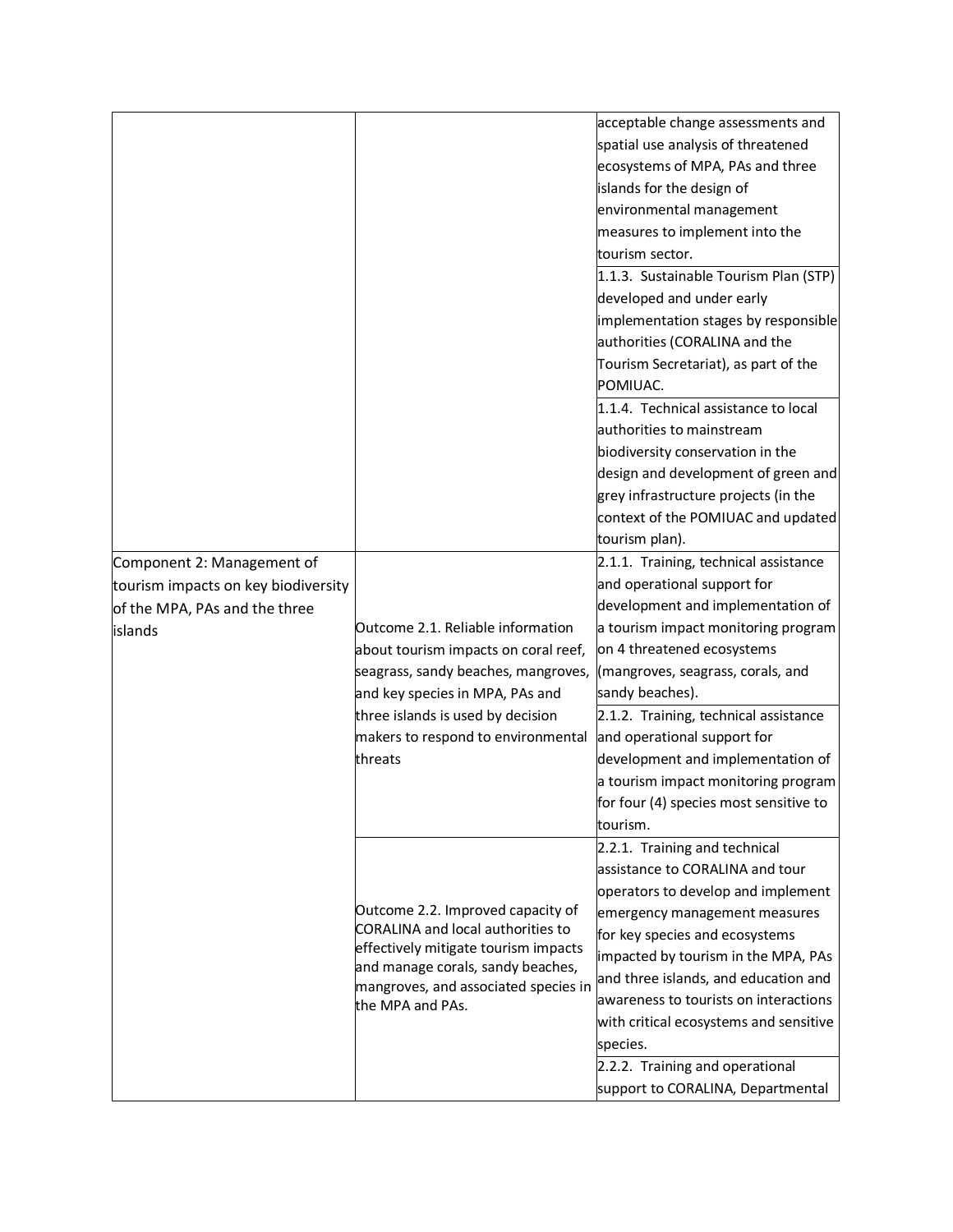|                                     |                                                              | Government, and DIMAR authorities       |
|-------------------------------------|--------------------------------------------------------------|-----------------------------------------|
|                                     |                                                              | (including basic equipment,             |
|                                     |                                                              | maintenance, and field supplies) for    |
|                                     |                                                              | improved management (including          |
|                                     |                                                              | control and surveillance) of key        |
|                                     |                                                              | threatened ecosystems and species.      |
| Component 3: Biodiversity           |                                                              | 3.1.1. Participatory selection of at    |
| mainstreaming in innovative coastal |                                                              | least 5 local tourism businesses from   |
| and marine local tourism            |                                                              | an existing portfolio with potential to |
| development in the MPA, PAs and     |                                                              | mainstream biodiversity and             |
| three islands                       |                                                              | development of their action plans.      |
|                                     |                                                              | 3.1.2. Technical assistance and key     |
|                                     |                                                              | investments (equipment and              |
|                                     |                                                              | materials) for supporting               |
|                                     |                                                              | implementation of action plans          |
|                                     | Outcome 3.1. Sustainable use of                              | (prepared under 3.1.1.).                |
|                                     | corals, seagrass, sandy beaches,                             | 3.1.3. Business models for the          |
|                                     | mangroves, and key species is                                | selected local tourism businesses       |
|                                     | mainstreamed into existing local                             | developed and implemented and are       |
|                                     | tourism initiatives.                                         | consistent with Colombia's green        |
|                                     |                                                              | recovery approach for the               |
|                                     |                                                              | archipelago.                            |
|                                     |                                                              | 3.1.4. Marketing plans for the          |
|                                     |                                                              | selected tourism businesses.            |
|                                     |                                                              | 3.1.5. Awareness campaign               |
|                                     |                                                              | implemented to improve tourist          |
|                                     |                                                              | behavior regarding the importance of    |
|                                     |                                                              | biodiversity and the need for           |
|                                     |                                                              | responsible tourism.                    |
| Component 4: Monitoring and         | Outcome 4.1. Informed and adaptive   4.1.1. Project M&E plan |                                         |
| Evaluation, awareness raising and   | project management                                           | implemented and PPRs developed          |
| knowledge management                |                                                              | and completed.                          |
|                                     |                                                              | 4.1.2. Annual reflection meeting to     |
|                                     |                                                              | track progress against work plan and    |
|                                     |                                                              | results framework indicator targets     |
|                                     |                                                              | for effective adaptive management.      |
|                                     |                                                              | 4.2.1. Cross-sectoral communication     |
|                                     |                                                              | strategy and knowledge products         |
|                                     | Outcome 4.2. Knowledge                                       | developed.                              |
|                                     | Management communications and                                | 4.2.2. Exchange visits to support       |
|                                     | dissemination                                                | upscaling of project lessons and        |
|                                     |                                                              | distribution of knowledge products to   |
|                                     |                                                              | relevant stakeholders.                  |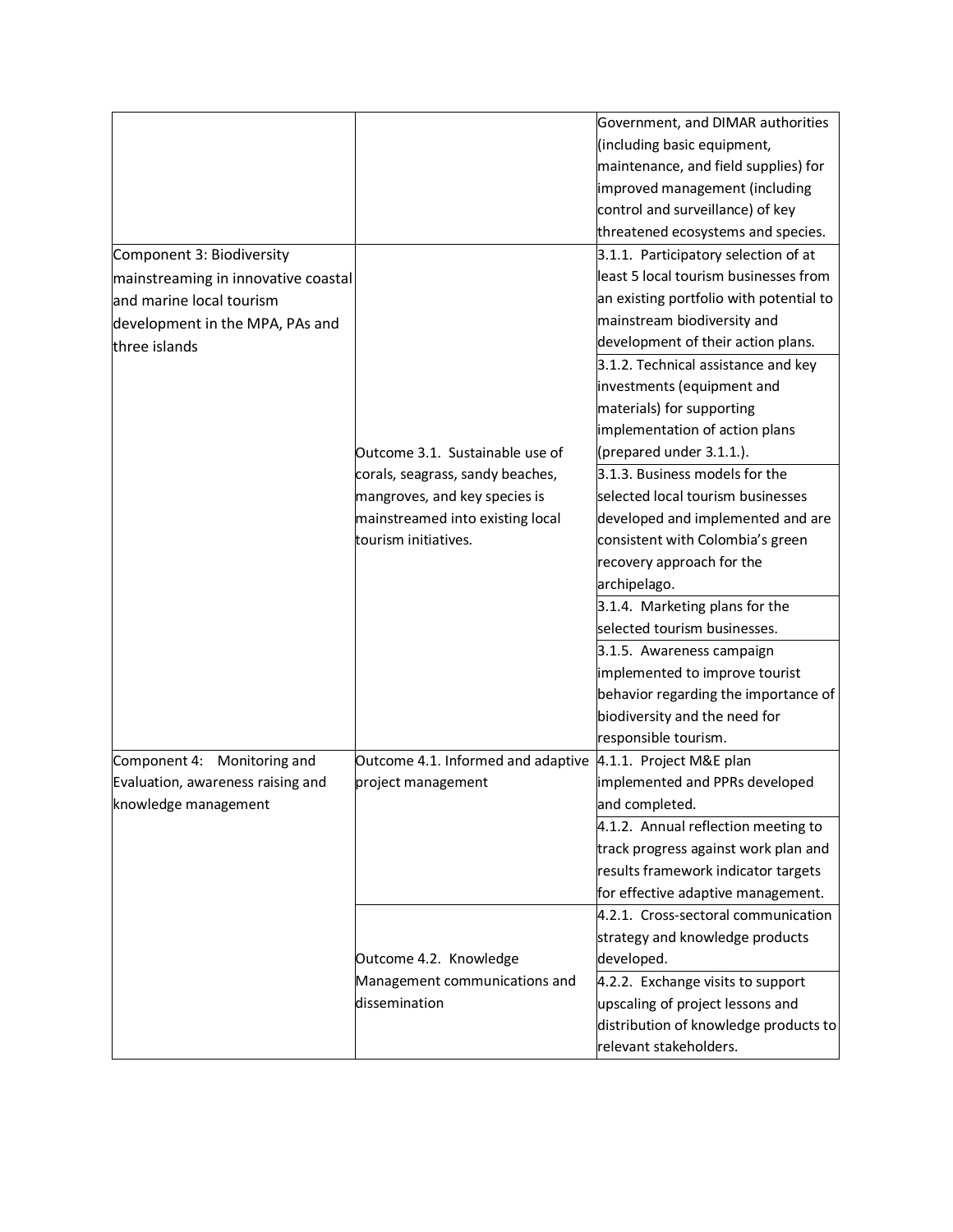In terms of the socio-economic context of the project intervention area, the native islander population of the Archipelago has the legal protection granted to ethnic minorities by the Colombian constitution of 1991. The local resident population in the project intervention area belong to an ethnic community (Raizales), recognized by Colombian government as peoples with specific rights, with an invaluable culture and traditional knowledge of its territory. The economy of the Department of San Andrés and Providencia is based mainly on tourism and commerce, agriculture, and subsistence fishing. The Island of San Andres has experienced an exponential increase in tourism, with the number of visitors growing from 263,577 in 1991 to 1,050,763 in 2017, and 1,138,351 in 2019, where 90% of the visitors who arrive have as their motive to undertake tourist activities. Based on 2019 data from the Secretariat of Tourism of the Department, a high percentage of locally-run lodgings were observed, such as tourist housing accommodations (57%), Apart-hotels (20%), and Native places (7%) amongst others. The local population also provides other tourism-related services such as terrestrial transport, tourism agencies, nature tourism and ecotourism, gastronomic activities, and tour guide services.

In 2018, 57% of the Gross Domestic Product (GDP) of the Island of San Andres was associated with commerce, hotels, and restaurants. Forty-Five (45%) of the formally employed population is linked to tourism and commerce: in 2015, of the 29,000 employed on the Archipelago, 13,000 were linked to commerce, hotels, and restaurants. Lodgings have grown by more than 1,000% in the last five years, going from 66 to 742 lodging establishments with the National Tourism Registry between 2012 and 2017. In 2019, among all the destinations in the country, San Andrés had the highest hotel occupancy with 82.05%, well above the national average and even surpassing Cartagena (68.99%). The disorderly expansion of mass tourism has brought negative consequences to the archipelago and is at the center of many conflicts and pervasive impacts on the territory and its local populations. It is known that about 50% of the total number of rooms available on the island of San Andres is provided by large national and international hotel chains<sup>1</sup> which receive most of the mass tourism, and the remaining percentage is supplied by the local population, where native lodges may represent more than 20%.

The primary focus of the project on the tourism sector, the significant dependence of the local population on tourism and the conflicts and negative impacts caused by this sector, demand full stakeholder participation to ensure equitable access to project benefits and to minimize any potential worsening of existing conflicts due to the project's intervention.

#### **2. Regulations and Requirements**

At the national level, there are general requirements for public consultations in the law governing the System for Evaluation of Environmental Impact Assessments<sup>2</sup>, being:

- **■** Law 99 of 1993, published  $22^{nd}$  December 1993, Articles 69 72, 76 and 108
- Decree 2041 of 2014, published 15<sup>th</sup> October 2014, Article 15
- Decree 330 of 2007, Article 5

<sup>1</sup> James, J.L. 2013. El Turismo como estrategia de desarrollo económico: El caso de las islas de San Andrés y Providencia. Cuadernos del Caribe Vol. 16 No. 1 (37-55).

<sup>2</sup> Milano, F. y A. Sanhueza. 2016. Consultas Publicas con Sociedad Civil: Guías para Agencias Ejecutoras Publicas y Privadas. Banco Interamericano de Desarrollo, 240pp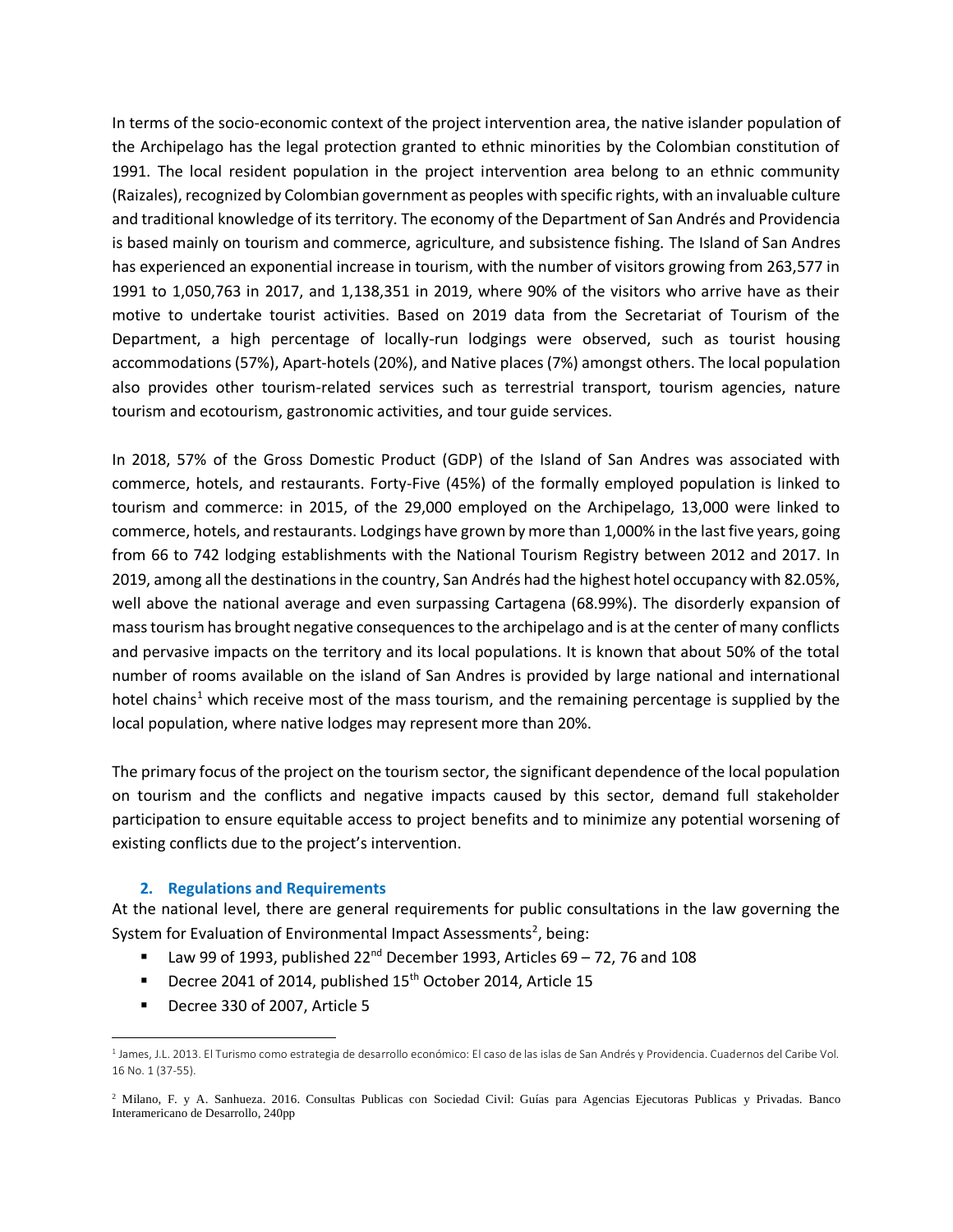There are also provisions for sector-specific consultations as follows: Infrastructure sector:

■ Land Use Planning Law (No. 1454) published 28<sup>th</sup> June 2011, Article 23 Energy Sector:

**•** Decree 2372 of 2010 published  $1<sup>st</sup>$  July 2010, Article 42 and 47

**■** Law 850 of 2003 that regulates Citizen's Oversight published 19<sup>th</sup> November 2003, Article 15(a) Of relevance also is Decree No. 1320 of 1998: Prior consultation with indigenous and black communities is regulated for the exploitation of natural resources within their territory, published 13<sup>th</sup> July 1998; Articles: 1, 2, 4; 5; 7; 9; 12; 13; 14; 16; 17.

The GEF's Policy on Stakeholder Engagement of November 2017 clearly mandates the requirement for documented stakeholder participation during project design and implementation, as described below in Sections 8 and 9 of said policy:

*8. In Program Framework Documents and Project Identification Forms submitted for Work Program entry or CEO Approval, Agencies provide a description of any consultations conducted during project development, as well as information on how Stakeholders will be engaged in the proposed activity and means of engagement throughout the project/ program cycle.* 

*9. At CEO Endorsement/ Approval, Agencies present Stakeholder Engagement Plans or equivalent documentation, with information regarding Stakeholders who have been and will be engaged, means of engagement, dissemination of information, roles, and responsibilities in ensuring effective Stakeholder Engagement, resource requirements, and timing of engagement throughout the project/ program cycle*.

The WWF Standard on Stakeholder Engagement outlines specific requirements for stakeholder engagement during the project preparation phase and implementation phase, with emphasis on the engagement of stakeholders as early as possible in the project cycle, through timely, understandable, and accessible information. Also, key is the need for consultation with stakeholders to be culturally appropriate, and free of manipulation, interference, coercion, discrimination, and intimidation. The specific elements of stakeholder engagement to be considered are also outlined in the standard and includes the following:

- Stakeholder identification and analysis
- Provisions for Free, Prior and Informed Consent in the case of indigenous people
- Planning how engagement with stakeholders will take place
- Disclosure of information, including disclosure of the project's environmental and social safeguard categorization, management, and reporting
- Consultation with stakeholders; addressing and/or responding to grievances, and
- Reporting to stakeholders.
- 3. **Summary of previous stakeholder engagement activities**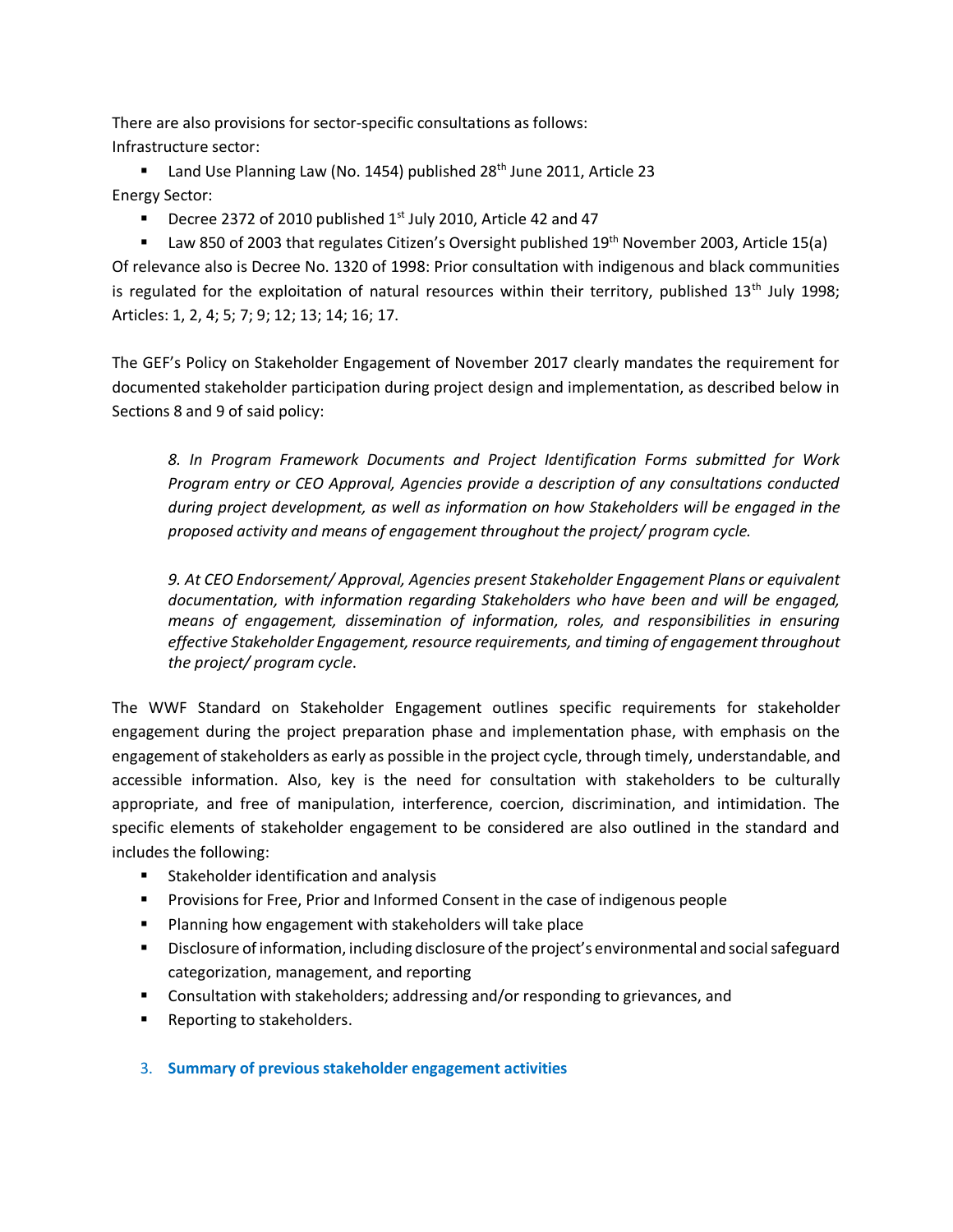A stakeholder analysis in early project preparation confirmed 7 primary stakeholder groups: 1) artisanal and industrial fishers, 2) recreational users including the tourist industry, 3) native rights organizations representing traditional users), 4) conservation interests, 5) educational institutions offering marine resource management programs, 6) the public of the Archipelago, and 7) government agencies with relevant jurisdictions at local and national levels. Several locally established NGOs, sectoral boards, and cooperatives made up of the first 4 stakeholder groups, so the project will work in collaboration with these organizations whenever possible. Members of the last group have been determined to be the Departmental Fishing Board (when established), Municipal Offices of Planning and Tourism, the Old Providence McBean Lagoon National Park Office, INPA at local and national levels, DIMAR at local and national levels, INVEMAR, and the Departmental Secretaries of Agriculture (fisheries), Tourism, and Planning. The stakeholder list was continuously reviewed and adjusted as necessary during project preparation to ensure all relevant stakeholders were identified, included, and consulted.

Between October 2020 and August 2021, stakeholders participated in the identification of project priorities, confirmation of project sites, and in the definition of planned outputs and outcomes during interviews and consultations. Project stakeholders had the opportunity to review and comment on proposed project activities and to provide specific inputs to the project formulation process.

Consultations were conducted using ordinary virtual meetings of the Project Development Team (PDT) every 15 days during the PPG period. Extraordinary virtual meetings of the PDT were also conducted as necessary, to review and validate the Project Concept Model and Results Chains, to review and expand on proposed activities to be implemented under each component and output, technical consultation to agree on the preliminary list of three (3) target species to be subject of monitoring to evaluate tourism impacts, and to devise strategies to ensure effective engagement and input from key agencies.

Individual physical meetings/interviews/surveys where possible and necessary with project stakeholders in the project intervention area were conducted to better understand their interactions with the protected areas targeted by the project, solicit inputs on capacity building priorities, one-on-one consultations with agencies responsible for monitoring and surveillance on specific needs, to solicit inputs on gender perspectives, and with the private sector to obtain their perspectives on mainstreaming biodiversity conservation into their business models. Direct email communications were used with the PDT and broader participants of the PPG process, while an interactive mix of virtual and physical presence in plenary sessions were used to engage stakeholders in technical consultations, the Project Kickoff Workshop, and the Project Document Validation Workshop.

Stakeholders manifested a wide diversity of observations and suggestions, even though the Project Development Team (PDT) recognized that a substantial amount of the observations made during the Kickoff Workshop, for example, were outside the scope of the project's objectives or would exceed the budget possibilities of the project. However, a significant number of inputs received from stakeholders were taken onboard and incorporated into the project document, these included:

- suggestions on capacity needs
- suggestions on equipment needs of monitoring and surveillance entities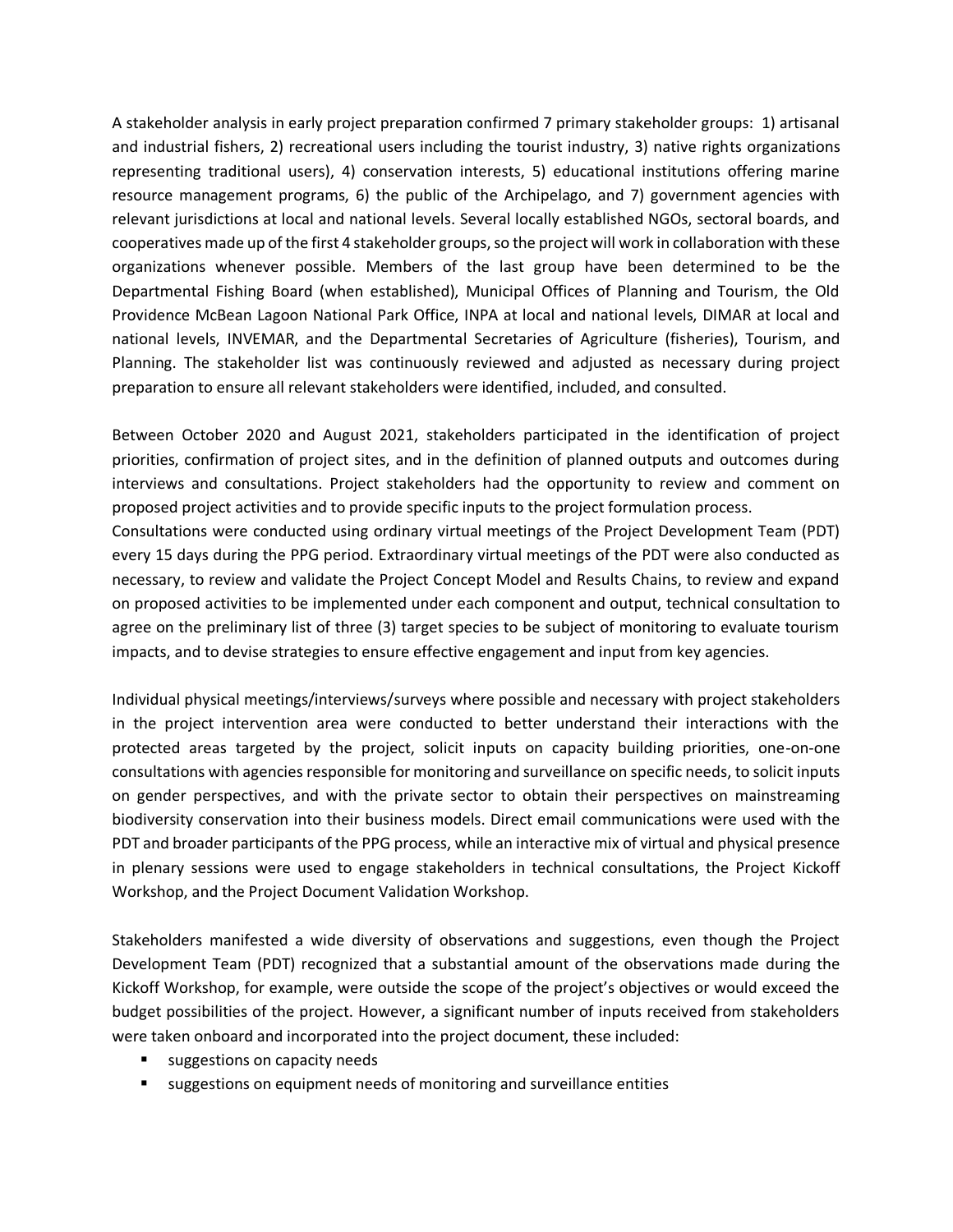- methods to be used for engaging and soliciting feedback from stakeholders during project implementation
- criteria for prioritizing sensitive species and critical ecosystems
- **EXECOMMENT EXECOMMENT ASSET FOR EXECOVAT ASSET ASSET FOR ASSET I** recommendations on existing ecological monitoring and associated by **FIGO** the project
- additional considerations for assessing carrying capacity of protected areas
- considerations for key agencies that should participate in species and ecosystems monitoring
- suggestions on local and grassroots organizations that should be considered within the project's stakeholder list
- suggestion on approaches to be used to engage the private sector
- recommendation on gender needs
- give special attention to the education and training of stakeholders
- it is vital to make sure the Ethnic people of the Archipelago are considered
- **EX is integent institutional partnerships to expand number of selected businesses or initiatives to** build up the mainstreaming of biodiversity.
- notwithstanding the fragile situation in Old Providence and Santa Catalina, it is important to engage the Mayor and Secretary of Tourism, who have shown great interest in the project.

## **4. Project Stakeholders**

The GEF Policy on Stakeholder Engagement defines 'stakeholder' as an individual or group that has an interest in the outcome of a GEF- financed activity or is likely to be affected by it, such as local communities, Indigenous Peoples, civil society organizations, and private sector entities, comprising women, men, girls, and boys.

Consistent with the definition above, stakeholders were identified and placed in 1 of 3 levels according to their relationship with the project:

**Level 1**: persons and groups who can influence and decide the outcomes and the manner of the project's implementation or make decisions based on the outputs of the project.

**Level 2**: persons and groups that participate in the project directly or indirectly.

**Level 3**: persons and groups affected directly or indirectly by the outcomes of the project's implementation.

Project stakeholders and their relationship level with the project are presented in Table 1.

# **Table 1. Project Stakeholders and Relationship to the Project**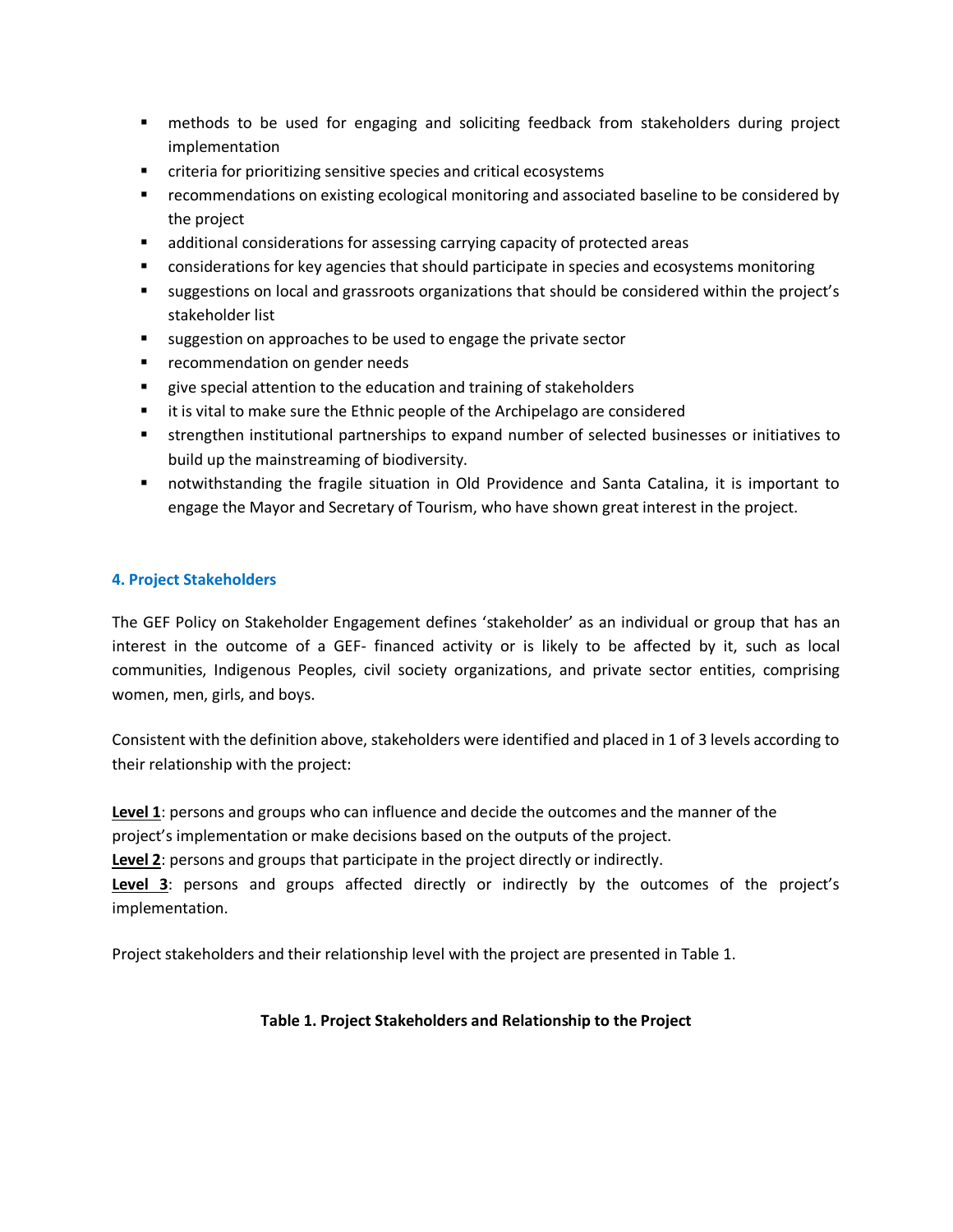| <b>Type</b>                                       | <b>Stakeholder</b>                                                                    | Role, Relevance & Responsible for                                                                                                                                                                                                                                                                                                                                                                                                                                                                                                                 | Level of     |
|---------------------------------------------------|---------------------------------------------------------------------------------------|---------------------------------------------------------------------------------------------------------------------------------------------------------------------------------------------------------------------------------------------------------------------------------------------------------------------------------------------------------------------------------------------------------------------------------------------------------------------------------------------------------------------------------------------------|--------------|
|                                                   |                                                                                       | engaging                                                                                                                                                                                                                                                                                                                                                                                                                                                                                                                                          | Relationship |
| <b>National Government</b><br><b>Institutions</b> | Ministry of Environment<br>and Sustainable<br>Development<br>(MINAMBIENTE)            | Government authority that coordinates national<br>and international development projects for<br>Colombia<br>Endorsement of the project; Coordination of the                                                                                                                                                                                                                                                                                                                                                                                       |              |
|                                                   |                                                                                       | planning, execution and monitoring of the GEF<br>projects in Colombia.<br>To be engaged by WWF GEF Agency, WWF<br>Colombia, CI, and Lead Consultant                                                                                                                                                                                                                                                                                                                                                                                               | Level 1      |
|                                                   | Directorate of Marine<br>Affairs, Coastal and<br><b>Aquatic Resources</b><br>(DAMCRA) | DAMCRA is the ministry section in charge of<br>public policy development and marine-coastal<br>management<br>Provides guidelines at the policy level for the<br>adequate management of the ecosystem<br>services offered by Colombia's marine-coastal<br>zones and the respective protection of the<br>associated marine biodiversity.<br>To be engaged by MINAMBIENTE; International<br>Affairs Office (OAI); CORALINA                                                                                                                           | Level 1      |
|                                                   | Office of Green and<br><b>Sustainable Businesses</b>                                  | Develops studies and economic and financial<br>instruments that promote behavior changes of<br>the actors involved in the use of natural<br>resources and that contribute to the financing<br>of environmental management. It also supports<br>the consolidation of green businesses in nature<br>tourism, through technical support and transfer<br>of policies and methodologies.<br>To be engaged by MINAMBIENTE; International<br>Affairs Office (OAI); CORALINA; WWF GEF<br>Agency, WWF Colombia, CI and Lead Consultant                     | Level 1      |
|                                                   | <b>International Affairs</b><br>Office (OAI)                                          | OAI coordinates bilateral and multilateral<br>meetings, to guarantee the inclusion of the<br>sector's priority issues in international agendas<br>and ensure the support of the international<br>community.<br>Will also provide technical input in project<br>preparation for its alignment with the national<br>policies.<br>To be engaged by WWF GEF Agency, WWF                                                                                                                                                                               | Level 1      |
|                                                   | Ministry of Commerce,<br>Industry and Tourism<br>(MINCIT)                             | Colombia, CI and Lead Consultant<br>MINCIT supports business activity, goods,<br>services, and technology, as well as tourism<br>management in the different regions of<br>Colombia.<br>MINCIT will support the formulation,<br>management and coordination of policies<br>related to the development of sustainable<br>tourism practices and other activities associated<br>with the economic and social progress of the<br>region.<br>To be engaged by MINAMBIENTE; CORALINA;<br>WWF Colombia, CI, National Consultants, and<br>Lead Consultant | Level 1      |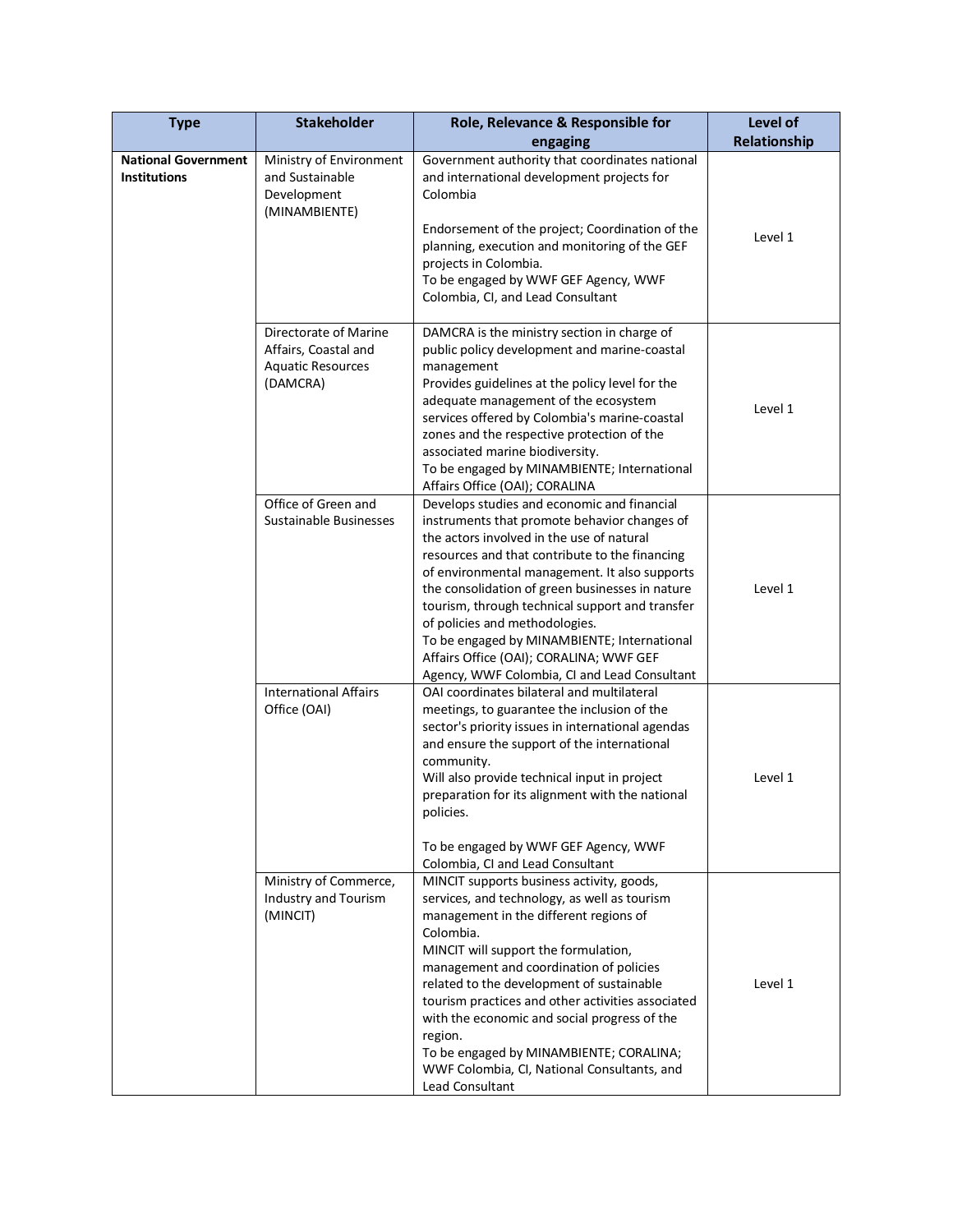| Vice-ministry of Tourism                                                 | The Vice-ministry of Tourism assists the<br>formulation and evaluation of national tourism<br>policy and the plans and programs derived from<br>it.                                                                                                                                                                                                                                                                                                                                                                                                                                | Level 1 |
|--------------------------------------------------------------------------|------------------------------------------------------------------------------------------------------------------------------------------------------------------------------------------------------------------------------------------------------------------------------------------------------------------------------------------------------------------------------------------------------------------------------------------------------------------------------------------------------------------------------------------------------------------------------------|---------|
|                                                                          | To be engaged by MINAMBIENTE; CORALINA;<br>WWF Colombia, CI, National Consultants, and<br>Lead Consultant                                                                                                                                                                                                                                                                                                                                                                                                                                                                          |         |
| Ministry of Transport                                                    | Ministry of Transport is the authority of the<br>National Government in charge of formulating<br>and adopting the policies, plans, projects and<br>economic regulation of transport, transit, and<br>infrastructure                                                                                                                                                                                                                                                                                                                                                                |         |
|                                                                          | Will be strategic allies if the project identifies<br>the need to regulate the entrances of tourists<br>into the Islands.<br>To be engaged by MINAMBIENTE; CORALINA;<br>WWF Colombia, CI, National Consultants, and<br>Lead Consultant                                                                                                                                                                                                                                                                                                                                             | Level 2 |
| Special Administrative<br>Unit of Civil Aeronautics<br>(AEROCIVIL)       | AEROCIVIL oversees control and surveillance of<br>the aeronautical activities in Colombia<br>Will be strategic allies if the project identifies<br>the need to regulate the entrances of tourists<br>into the Islands.                                                                                                                                                                                                                                                                                                                                                             | Level 2 |
|                                                                          | To be engaged by MINAMBIENTE; CORALINA;<br>WWF Colombia, CI, National Consultants, and<br>Lead Consultant                                                                                                                                                                                                                                                                                                                                                                                                                                                                          |         |
| Ministry of Agriculture<br>and Rural Development<br>(MADR)               | MADR guides and manages the formulation of<br>the plans, programs and projects required for<br>the development of the agricultural, fishing, and<br>rural areas.<br>MADR will support the formulation and<br>adoption of the policies, plans or programs to<br>ensure that the project is developed under<br>policies that promote competitive, equitable<br>and sustainable development of agricultural,<br>forestry, fisheries, and rural development<br>processes.<br>To be engaged by MINAMBIENTE; CORALINA;<br>WWF Colombia, CI, National Consultants, and<br>Lead Consultant | Level 2 |
| <b>AUNAP</b> (National<br>Authority for<br>Aquaculture and<br>Fisheries) | AUNAP is responsible for implementing national<br>fisheries and aquaculture policy and promotes<br>research on fisheries resources and aquaculture<br>production systems.<br>The participation of the AUNAP will be limited in<br>accordance with the legal competencies of the<br>Secretariat of Agriculture and Fisheries of the<br>Archipelago.<br>To be engaged by CORALINA; WWF Colombia,<br>CI, National Consultants, and Lead Consultant                                                                                                                                    | Level 1 |
| Ministry of Defense                                                      | The Ministry of defense is the National authority<br>in charge of formulating, managing, and                                                                                                                                                                                                                                                                                                                                                                                                                                                                                       | Level 2 |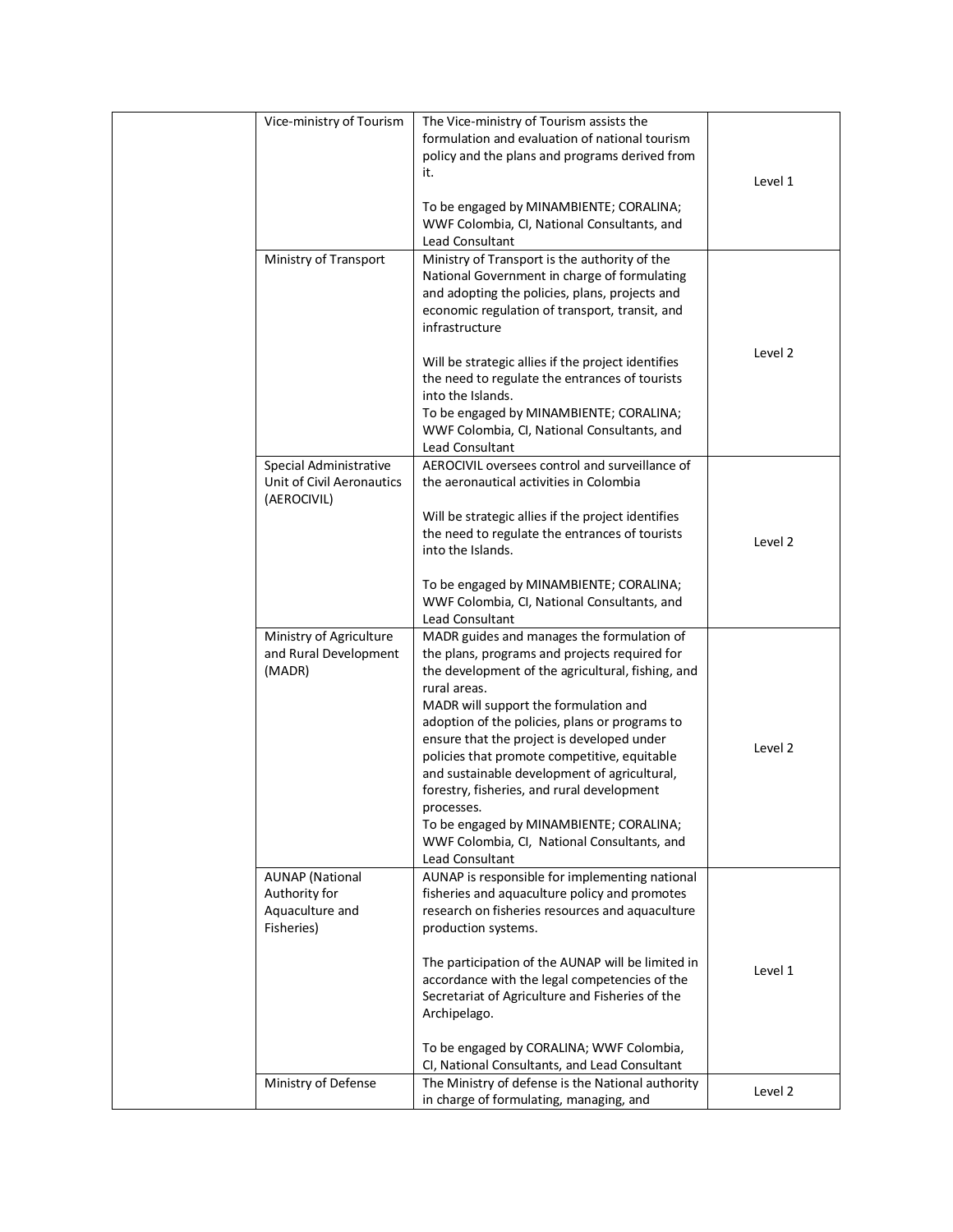|                                                                    | Army, National Navy -<br><b>DIMAR</b> (General<br>Maritime Directorate)<br>Special units of the<br>National Police of                                                                                | directing public security and defense policies, as<br>well as leading the strategic direction of the<br>Public Force and providing the necessary means<br>for their fulfilment.<br>Key in the appropriate development of the<br>management plan.<br>To be engaged by MINAMBIENTE; CORALINA<br>DIMAR is the Colombian Maritime Authority<br>responsible for implementing the marine policy<br>and control of marine activities in the country.<br>To be engaged by MINAMBIENTE; CORALINA<br>The Environmental police unit in charge of<br>control and surveillance of the fulfillment of | Level 1 |
|--------------------------------------------------------------------|------------------------------------------------------------------------------------------------------------------------------------------------------------------------------------------------------|-----------------------------------------------------------------------------------------------------------------------------------------------------------------------------------------------------------------------------------------------------------------------------------------------------------------------------------------------------------------------------------------------------------------------------------------------------------------------------------------------------------------------------------------------------------------------------------------|---------|
|                                                                    | Tourism and<br>Environment                                                                                                                                                                           | regulation regarding these two subjects.<br>To be engaged by MINAMBIENTE; CORALINA                                                                                                                                                                                                                                                                                                                                                                                                                                                                                                      | Level 2 |
|                                                                    | <b>National Natural Parks</b><br>of<br>Colombia (PNN)                                                                                                                                                | PNN is a governmental body that administers all<br>the 58 national protected areas, and it is the<br>official coordinator of SINAP<br>key in the implementation of field conservation<br>action, national and local coastal ecosystems<br>strategy and policy strengthening.<br>To be engaged by MINAMBIENTE; ORALINA;<br>WWF Colombia, CI, National Consultants, and<br>Lead Consultant                                                                                                                                                                                                | Level 1 |
|                                                                    | SINAP (National System<br>of Protected Areas)                                                                                                                                                        | SINAP coordinates actions between all<br>protected natural national reserves.<br>To be engaged by MINAMBIENTE; CORALINA;<br>WWF Colombia, CI, National Consultants, and<br>Lead Consultant                                                                                                                                                                                                                                                                                                                                                                                              | Level 2 |
| Departmental and<br><b>Local Government</b><br><b>Institutions</b> | Government of the<br>Archipelago of San<br>Andres, Old Providence,<br>and Santa Catalina                                                                                                             | Authority of the local government. As a co-<br>financing entity of the project and principal<br>authority of the area, it will be present in all<br>stakeholders' workshops during the project<br>preparation<br>and will support local strategy development and<br>implementation.<br>To be engaged by MINAMBIENTE; CORALINA;<br>WWF Colombia, CI, National Consultants, and<br>Lead Consultant                                                                                                                                                                                        | Level 1 |
|                                                                    | Secretariat of<br>Agriculture and<br><b>Fisheries</b><br>Secretariat of Tourism<br>Secretariat of Planning<br>and Physical<br>Infrastructure<br>Secretariat of Public<br>Services and<br>Environment | The secretariats perform are key partners of the<br>project and perform important functions in the<br>administration, coordination, control and<br>regulation of local plans and tourism,<br>agricultural and environmental activities that<br>contribute to the integral sustainable economic,<br>social, territorial, and cultural development of<br>the Archipelago.<br>To be engaged by MINAMBIENTE; CORALINA;<br>WWF Colombia, CI, National Consultants, and<br><b>Lead Consultant</b>                                                                                             | Level 1 |
|                                                                    | Secretariat of Social<br>Development -<br>Departmental office for<br>women's and gender<br>affairs                                                                                                   | Will support the coordination of legal, technical,<br>financial, and administrative issues that<br>guarantee the real and effective application of<br>women's rights in the project design.                                                                                                                                                                                                                                                                                                                                                                                             | Level 1 |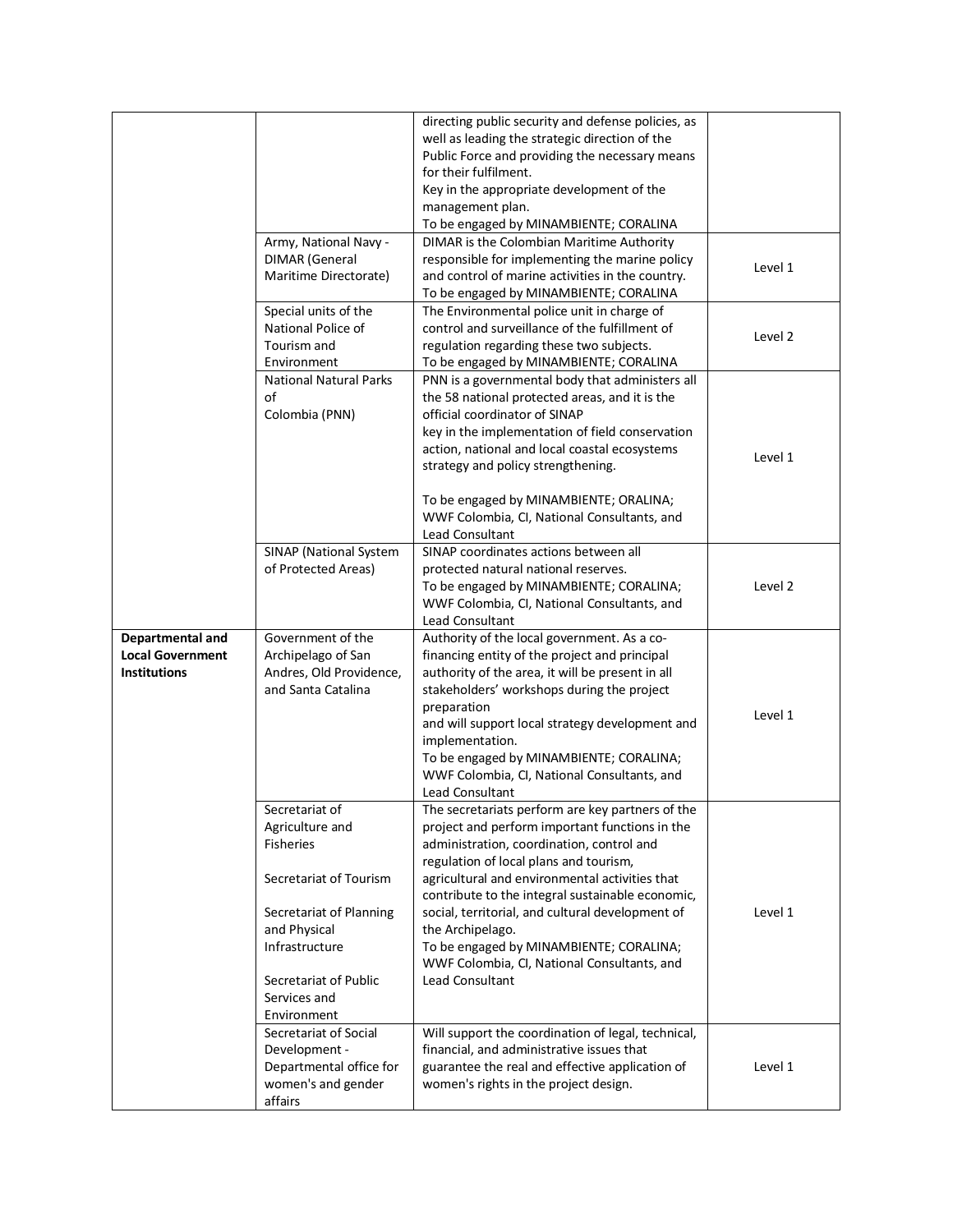|                              |                                     | To be engaged by MINAMBIENTE; CORALINA;             |         |
|------------------------------|-------------------------------------|-----------------------------------------------------|---------|
|                              |                                     | WWF Colombia, CI, and National Consultants          |         |
|                              | Mayor's Office of                   | As a principal authority of the municipality, it    |         |
|                              | Providencia and Santa               | will be present during the project preparation      |         |
|                              | Catalina                            | and will support in the Providencia and Santa       |         |
|                              |                                     | Catalina strategy development and the               |         |
|                              |                                     | implementation plan.                                | Level 2 |
|                              |                                     | To be engaged by MINAMBIENTE; CORALINA;             |         |
|                              |                                     | WWF Colombia, CI, National Consultants, and         |         |
|                              |                                     | <b>Lead Consultant</b>                              |         |
|                              | CORALINA                            | CORALINA is the Corporation for the Sustainable     |         |
|                              |                                     | Development of the Archipelago of San Andrés,       |         |
|                              | (Corporation for the<br>Sustainable |                                                     |         |
|                              |                                     | Providencia, and Santa Catalina.                    |         |
|                              | Development of the                  | Main administrative authority of the Seaflower      |         |
|                              | Archipelago of San                  | <b>Biosphere Reserve MPA</b>                        |         |
|                              | Andrés, Providencia,                | As a co-financing and Co-executing entity,          |         |
|                              | and Santa Catalina)                 | CORALINA will oversee the implementation of         |         |
|                              |                                     | some activities of the project, and as the          | Level 1 |
|                              |                                     | environmental authority will guarantee the          |         |
|                              |                                     | project will fulfill the environmental regulation   |         |
|                              |                                     | and standards                                       |         |
|                              |                                     | To be engaged by MINAMBIENTE; International         |         |
|                              |                                     | Affairs Office (OAI); WWF GEF Agency; WWF           |         |
|                              |                                     | Colombia, CI, National Consultants, and Lead        |         |
|                              |                                     | Consultant                                          |         |
| <b>Academic and</b>          | Universities and private/           | Support research and community relations.           |         |
| <b>Research Institutions</b> | public Research Centers             | To be engaged by CORALINA; WWF Colombia,            | Level 2 |
|                              |                                     | CI, and National Consultants                        |         |
|                              | National University of              | UNAL - Caribe, is a public and national research    |         |
|                              | Colombia (UNAL) -                   | university located in the Archipelago, and it has   |         |
|                              | Caribe campus                       | great influence on the development of               |         |
|                              |                                     | environmental research within the region.           | Level 2 |
|                              |                                     | To be engaged by CORALINA; WWF Colombia,            |         |
|                              |                                     | CI, and National Consultants                        |         |
|                              | INVEMAR (Institute of               | INVEMAR - Scientific institution attached to        |         |
|                              | Marine and Coastal                  | MINAMBIENTE, that carries out research in           |         |
|                              | Research)                           | coastal, marine, and oceanic ecosystems of          |         |
|                              |                                     | national interest                                   | Level 2 |
|                              |                                     | To be engaged by MINAMBIENTE; CORALINA;             |         |
|                              |                                     | WWF Colombia, CI, and National Consultants          |         |
|                              | IDEAM (Institute of                 | IDEAM - public institution of technical and         |         |
|                              | Hydrology, Meteorology              | scientific support, in charge of producing          |         |
|                              | and Environmental                   | hydrological, meteorological, and                   |         |
|                              | Studies)                            | environmental information                           | Level 2 |
|                              |                                     | To be engaged by MINAMBIENTE; WWF                   |         |
|                              |                                     | Colombia, CI, and National Consultants              |         |
|                              | <b>INFOTEP</b>                      | INFOTEP's institutional mission focuses on          |         |
|                              |                                     | seeking social, economic, cultural, and             |         |
|                              |                                     |                                                     |         |
|                              |                                     | environmental development and applying              | Level 2 |
|                              |                                     | knowledge through curricular, research and          |         |
|                              |                                     | social projection processes to fully train citizens |         |
|                              |                                     | committed to society and culture, to provide        |         |
|                              |                                     | solutions to the problems of the Island.            |         |
|                              | Servicio nacional de                | Offer free training to archipelago residents who    |         |
|                              | aprendizaje SENA-                   | benefit from technical, technological, and          |         |
|                              | regional San Andrés                 | complementary programs that focus on the            | Level 2 |
|                              |                                     | economic, technological, and social                 |         |
|                              |                                     | development of the department                       |         |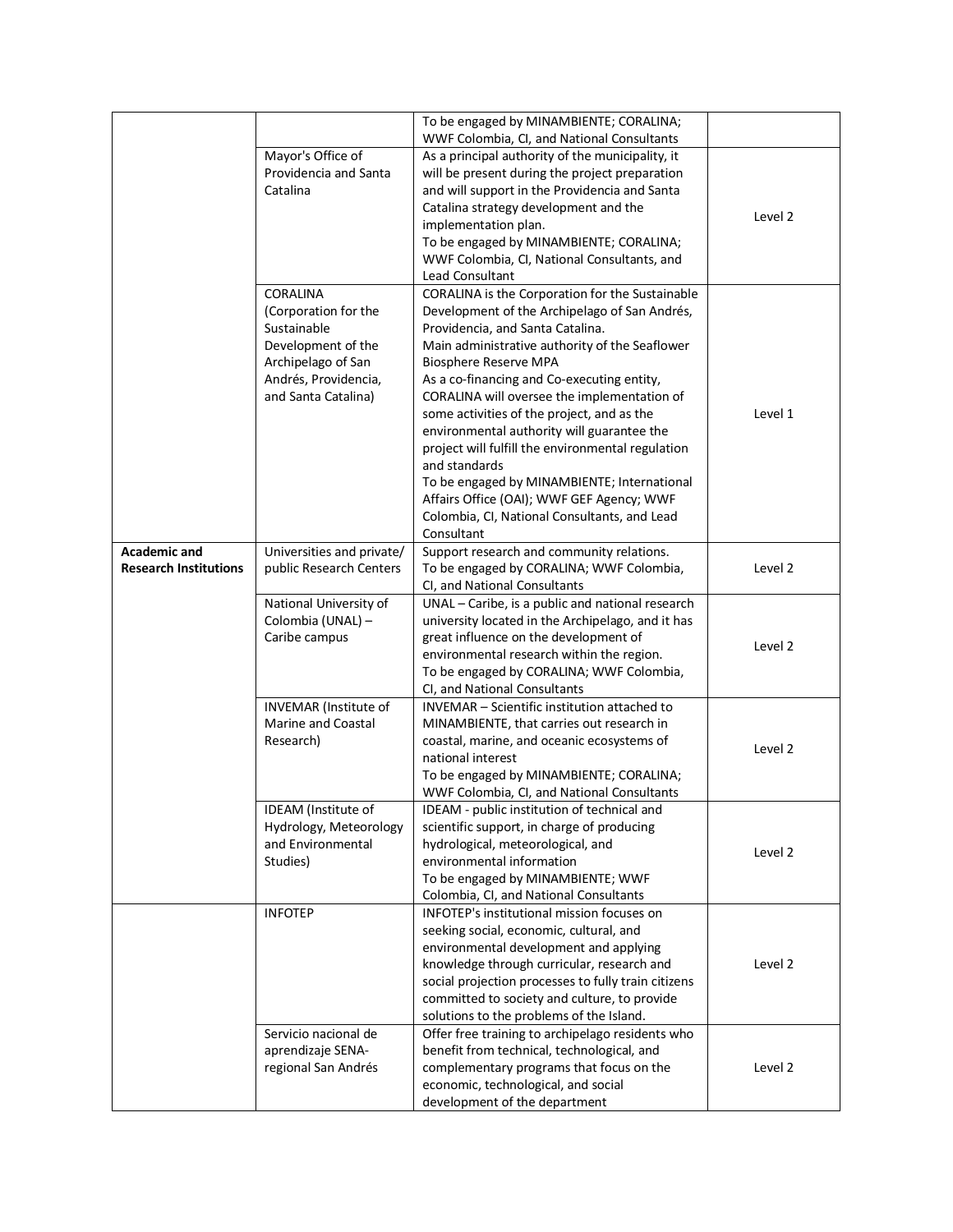| <b>Community Level</b><br>NGO's | Native Raizal<br>Community<br>Representative<br>Corales de Paz<br>Foundation                             | The Raizales are an ethnic community that has a<br>strong cultural identity that differs from the rest<br>of the Colombian population. They represent<br>the 35 - 40% of the total Archipelago<br>population.<br>To be engaged by WWF Colombia, CI, and<br><b>National Consultants</b><br>NGO that promotes and encourages<br>participatory conservation of goods and services<br>provided by coral reefs<br>Its participation as technical support in coral<br>management and conservation will be of<br>essence for this project.<br>To be engaged by WWF Colombia, CI, and | Level 2<br>Level 3 |
|---------------------------------|----------------------------------------------------------------------------------------------------------|-------------------------------------------------------------------------------------------------------------------------------------------------------------------------------------------------------------------------------------------------------------------------------------------------------------------------------------------------------------------------------------------------------------------------------------------------------------------------------------------------------------------------------------------------------------------------------|--------------------|
|                                 | <b>Protecting Animal Life</b><br><b>Foundation - PAL</b>                                                 | <b>National Consultants</b><br>development of projects and activities that seek<br>the welfare, protection and conservation of<br>domestic and wild animal species that are in a<br>state of vulnerability and abandonment                                                                                                                                                                                                                                                                                                                                                    | Level 3            |
| <b>Private Sector</b>           | Tourism - Travel<br>agencies guild, tourist<br>transportation agencies,<br>scuba diving centers,<br>etc. | The private sector will play a central role in the<br>project preparation. Tourism operators and<br>other businesses in the value chain are among<br>the project's central stakeholders and they will<br>actively participate in the stakeholder<br>consultations and events for project design,<br>during the PPG, to ensure the Project integrates<br>their views and opinions.<br>To be engaged by WWF Colombia, CI,<br><b>CORALINA; and National Consultants</b>                                                                                                          | Level 2            |
|                                 | Providencia Food<br><b>Producers Association</b>                                                         | Defend and promote the development of the<br>agricultural, fishing and food sectors of the<br>archipelago of San Andres Providencia and<br>Santa Catalina                                                                                                                                                                                                                                                                                                                                                                                                                     | Level 3            |
|                                 | Corporación Miss Raxi &<br>Miss Graci                                                                    | To promote the good physical, mental and social<br>condition of the people of the islands, through<br>culture, environment, and health                                                                                                                                                                                                                                                                                                                                                                                                                                        | Level 3            |
|                                 | Providence Sweet Black<br>Crab Association -<br><b>ASOCRAB</b>                                           | Capture, processing, and commercialization of<br>the Black Crab, as well as protecting the species<br>in its closed season                                                                                                                                                                                                                                                                                                                                                                                                                                                    | Level 2            |
|                                 | Asociación de Posadas<br>Turísticas Providencia y<br>Santa Catalina                                      | Exercise the union representation of the<br>tourism service providers of the municipality,<br>and exercise leadership of all matters related to<br>said activity.                                                                                                                                                                                                                                                                                                                                                                                                             | Level 2            |
|                                 | I-Fish Association                                                                                       | Sustainable and responsible fishing and<br>integration with traditional productive sectors<br>such as agricultural artisans, fruit artists and<br>others with the tourist line to create a market<br>circuit called "Farm, Fish and Arts Market.                                                                                                                                                                                                                                                                                                                              | Level 2            |
|                                 | Asociación nacional de<br>agencia de viajes ANATO                                                        | Non-profit organization of a trade union nature<br>that represents, defends, and promotes the<br>general interests of tourism and Travel Agencies<br>in the archipelago                                                                                                                                                                                                                                                                                                                                                                                                       | Level 2            |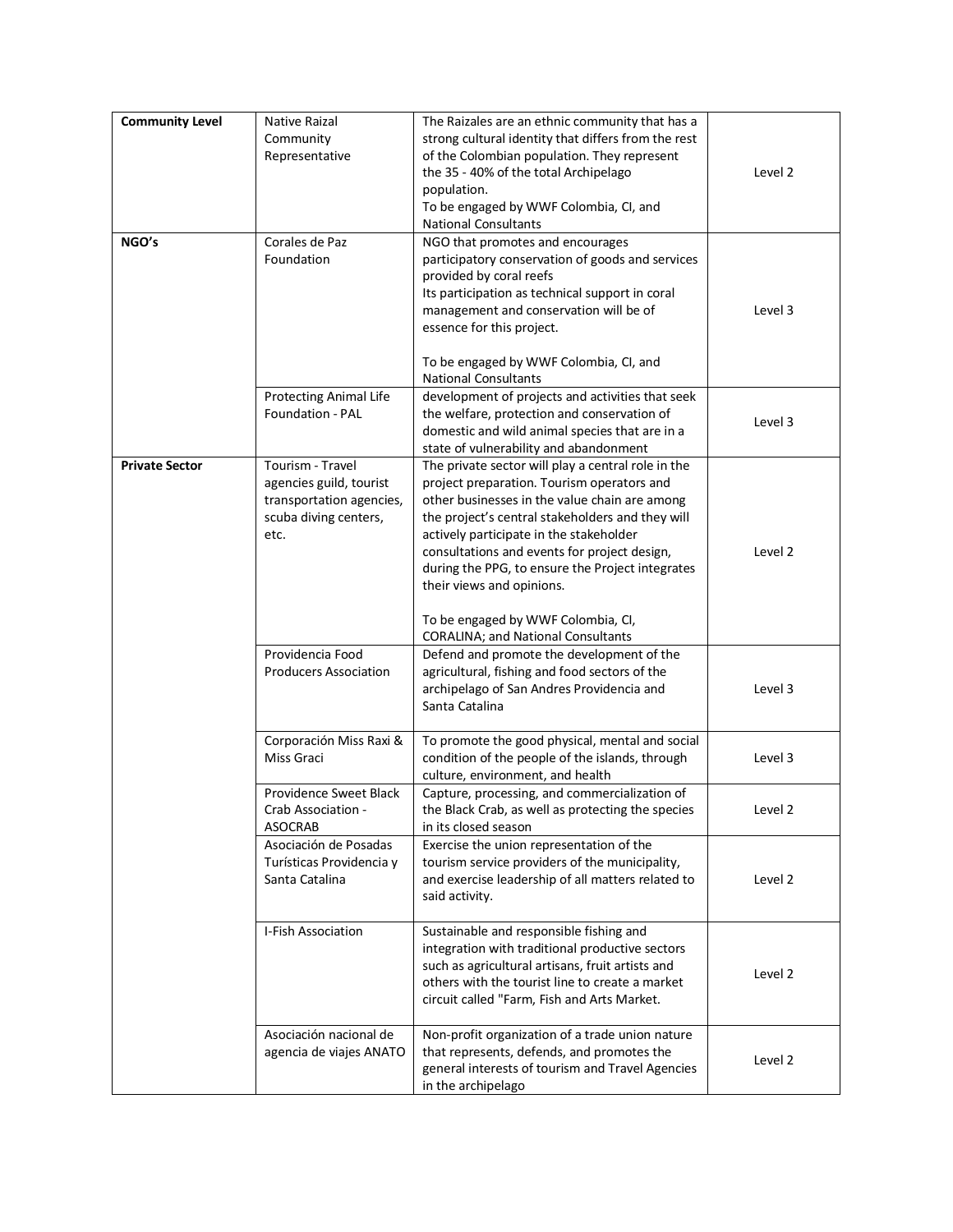|                           | Cámara de comercio de<br>San Andrés, Providencia                                                       | Promote the growth and development of the<br>department's business fabric                                                                                                                                                                                                                                                          | Level 2 |
|---------------------------|--------------------------------------------------------------------------------------------------------|------------------------------------------------------------------------------------------------------------------------------------------------------------------------------------------------------------------------------------------------------------------------------------------------------------------------------------|---------|
|                           | y Santa Catalina                                                                                       |                                                                                                                                                                                                                                                                                                                                    |         |
|                           | ASOPACFA (Asociación<br>de pescadores<br>artesanales y<br>agricultores de San<br>Andrés y Providencia) | Promote, stimulate, strengthen, and organize<br>artisanal and agricultural fishing activity in the<br>Archipelago department                                                                                                                                                                                                       | Level 2 |
|                           | Asociación de buceo de<br>San Andrés - DISAA                                                           | The positioning, improvement and sustainable<br>development of the Recreational, technical,<br>scientific, continuing education and professional<br>diving activity in the archipelago                                                                                                                                             | Level 2 |
|                           | Asociación de posadas<br>nativas ASOPOSADA                                                             | Encourages and promotes the interests of the<br>native inns promoting the generation of income,<br>through a visiting experience characterized by<br>elements and riches of the Raizal culture,<br>present in gastronomy, language, music,<br>warmth, kindness, spirituality and in general, a<br>sample of their way of life      | Level 2 |
| <b>International NGOs</b> | <b>WWF GEF Agency</b><br>WWF - Colombia                                                                | GEF Implementing Agency with final<br>responsibility for project preparation and<br>fiduciary responsibility for use of GEF Funds.<br>In country engagement for oversight on behalf<br>of WWF GEF Agency of CI and CORALINA;<br>coordination with MINAMBIENTE; International<br>Affairs Office (OAI);                              | Level 1 |
|                           | <b>CI</b>                                                                                              | Co-financing and Co-executing entity, with<br>responsibility for the executing of key project<br>activities and strategic coordination with<br><b>CORALINA and WWF.</b><br>To be engaged by CORALINA; MINAMBIENTE;<br>International Affairs Office (OAI); WWF Agency;<br>WWF Colombia; National Consultants and Lead<br>Consultant | Level 1 |
| Other                     | Asociación de Iglesias<br>Bautistas Isleñas                                                            | Counseling, spiritual development,<br>entrepreneurship, education, community work                                                                                                                                                                                                                                                  | Level 3 |
|                           | Archipelago Movement                                                                                   | Sustainable and viable Development, Respect                                                                                                                                                                                                                                                                                        |         |
|                           | for Ethnic Native Self-<br><b>Determination - AMEN-</b><br>SD                                          | for the Human Rights of the Raizal Indigenous<br>People of the San Andrés Archipelago.<br>Providencia and Santa Catalina                                                                                                                                                                                                           | Level 3 |

#### **5. Stakeholder Engagement Plan**

The GEF Policy on Stakeholder Engagement defines 'stakeholder engagement' as a process involving stakeholder identification and analysis, planning of stakeholder engagement, disclosure of information, consultation and participation, monitoring, evaluation and learning throughout the project cycle, addressing grievances, and on-going reporting to stakeholders. The SEP seeks to ensure that stakeholders are identified, and their meaningful participation and involvement secured through-out project preparation and implementation; that consultations are gender-responsive and free of manipulation,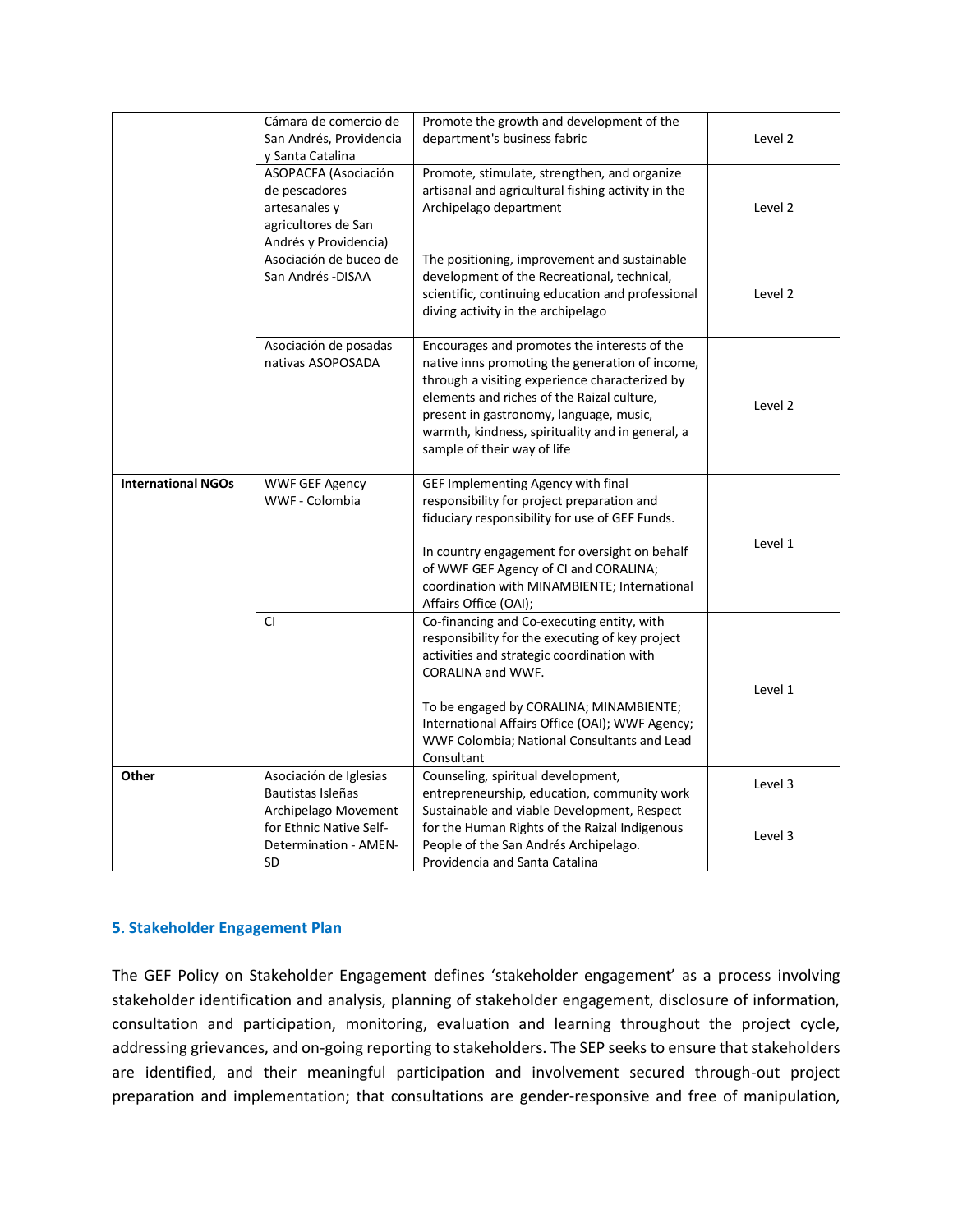interference, and/or discrimination; and that stakeholders have access to all relevant project information in an easily accessible and timely manner.

This section describes the Stakeholder Engagement Plan (SEP) for the project. The SEP is designed to ensure effective engagement between all stakeholders throughout the lifecycle of the project. The project will aim to maintain dialogue with the relevant government ministries, departmental and municipal governments, the private sector, local community groups, NGOs, academia, and international organizations.

During project implementation, stakeholder participation will include the provision of co-financing, a gender-responsive participation of technical staff in workshops, training, and tools development, the facilitation of local project events and processes, the provision of project oversight through participation on the Project Steering Committee (PSC) or Technical Advisory Committee (TAC), as data sources, technical expertise and knowledge management through the institutionalization of project results and lessons learned to allow for up-scaling, replication, and sustainability. The inclusion and engagement of Civil Society Organizations (CSOs) and the public in the implementation of the project will be ensured via their direct participation in the governance and decision-making bodies of the project. Special effort will be made to ensure that CSOs active or present in influence of the project are represented in project decision-making and in interventions which may affect their interests. Stakeholder engagement in project implementation will be gender responsive as evidenced and detailed in the Gender Action Plan. Stakeholder engagement activities are integrated across all project components, and as such, the budget required for implementing the SEP is not a stand-alone budget and is integrated in budgeted project activities.

Consistent with the engagement approach described above, the project's Stakeholder Engagement Plan is summarized in Table 2 below.

| <b>Stakeholder Group</b>                                                                                                  | <b>Engagement Purpose Engagement Method</b>                                                                                |                                                            | <b>Frequency</b><br>(Timetable) | <b>Responsibilities</b>                                                            |
|---------------------------------------------------------------------------------------------------------------------------|----------------------------------------------------------------------------------------------------------------------------|------------------------------------------------------------|---------------------------------|------------------------------------------------------------------------------------|
| Level 1: persons and<br>groups who can<br>influence and decide                                                            | Define details of<br>project intervention<br>strategies                                                                    | Project Inception<br>Workshop                              | Once                            | Chair of the Project<br>Steering Committee;<br>CI, CORALINA, WWF<br>Agency         |
| manner of the Project plans and budgets,<br>implementation or<br>make decisions based<br>on the outputs of the<br>project | the outcomes and the Review of project work Physical or virtual<br>Review, and approval<br>of project progress<br>reports. | meetings of the PSC;<br><b>Written Progress</b><br>Reports | Biannually                      | Individual Project<br><b>Steering Committee</b><br>members; Project<br>Coordinator |
|                                                                                                                           | Review of project Audit Written letters;<br>Reports.                                                                       | Official project emails annually                           | Audit reports                   | Individual Project<br><b>Steering Committee</b><br>members; GEF                    |

**Table 2. Stakeholder Engagement Plan**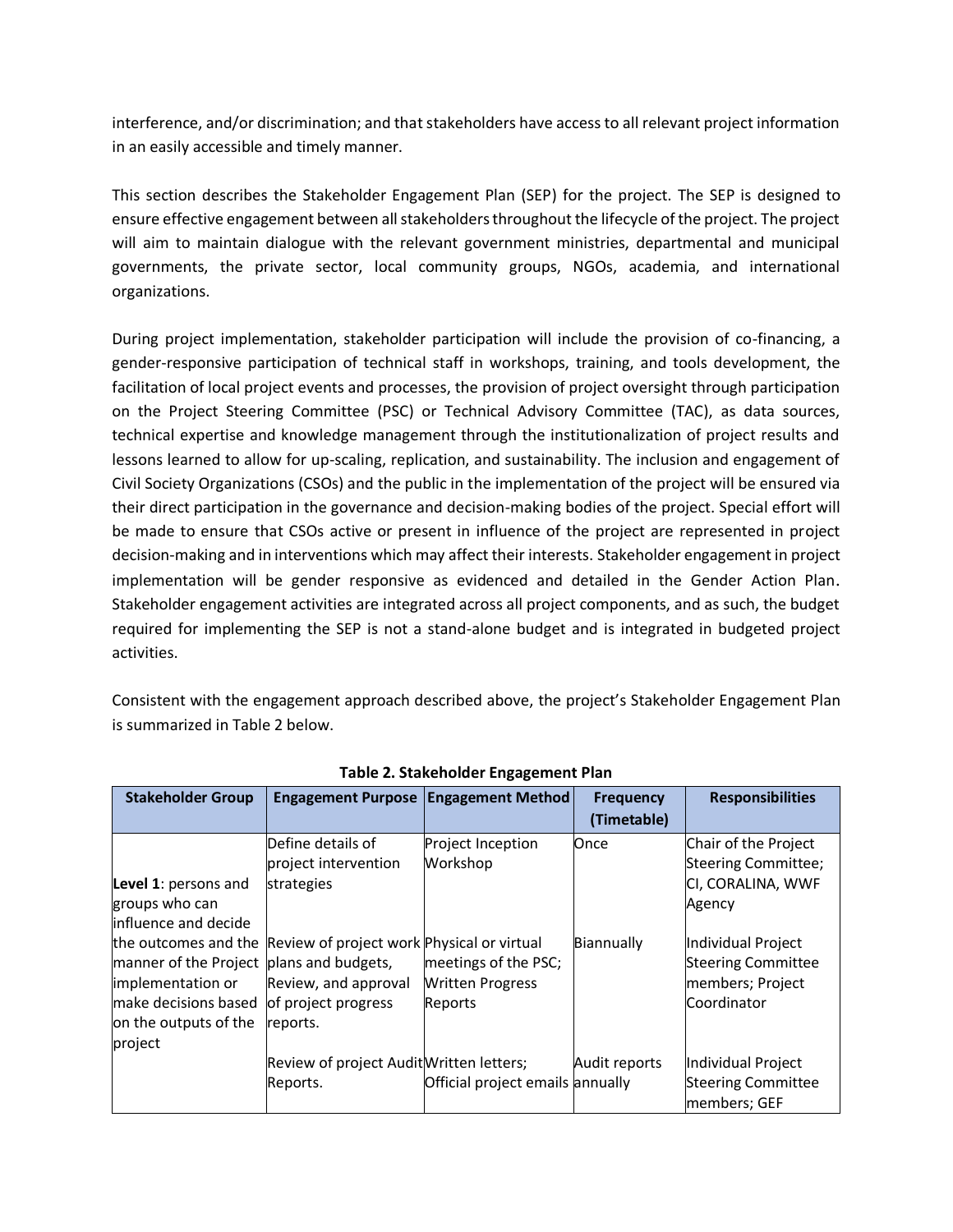| <b>Stakeholder Group</b>                                                                     | Engagement Purpose   Engagement Method                                                                                |                                                                                                                               | <b>Frequency</b>                                                                                                                                             | <b>Responsibilities</b>                                   |
|----------------------------------------------------------------------------------------------|-----------------------------------------------------------------------------------------------------------------------|-------------------------------------------------------------------------------------------------------------------------------|--------------------------------------------------------------------------------------------------------------------------------------------------------------|-----------------------------------------------------------|
|                                                                                              |                                                                                                                       |                                                                                                                               | (Timetable)                                                                                                                                                  |                                                           |
|                                                                                              |                                                                                                                       |                                                                                                                               |                                                                                                                                                              | <b>Operational Focal</b><br>Point                         |
|                                                                                              | Conduct fiduciary<br>duties                                                                                           | Written Audit Report;<br>Written letters;<br>Official project emails                                                          | Annually                                                                                                                                                     | PSC, CI, WWF Agency                                       |
|                                                                                              |                                                                                                                       | Written grievance<br>reports                                                                                                  |                                                                                                                                                              |                                                           |
|                                                                                              | Address project<br>conflicts and<br>stakeholder grievances                                                            |                                                                                                                               | Grievance<br>deliberations on CORALINA<br>an as needed                                                                                                       | Project Coordinator, CI<br><b>WWF GEF Agency</b>          |
|                                                                                              | Agree on project policy the GEF Operational                                                                           | Project Meetings with basis.                                                                                                  |                                                                                                                                                              | Government Project                                        |
|                                                                                              | communications with<br>the Government and<br><b>WWF GEF Agency</b>                                                    | Focal Point; Annual<br><b>Reflection Meetings</b>                                                                             | Annually                                                                                                                                                     | Liaison; WWF Agency                                       |
|                                                                                              | Consult on project<br>work plans and budget Workshop                                                                  | Project Inception                                                                                                             | Once                                                                                                                                                         | CI, CORALINA, WWF<br>Agency                               |
|                                                                                              | Technical inputs to<br><b>Terms of Reference</b><br>and validation of<br>technical reports                            | <b>Technical Working</b><br>Groups, Focus Group<br>Sessions, and<br>Meetings of the<br><b>Technical Advisory</b><br>Committee | Technical<br>Advisory<br>Committee<br>meetings at<br>least every 4<br>months; virtual<br>meetings every<br>2 months                                          | Project Coordinator                                       |
| Exchange of technical<br>groups that participate<br>in the project directly<br>or indirectly | data and lessons<br>learned Extension<br>services and provision collection and<br>of technical assistance monitoring. | Field extension visits<br>and field data                                                                                      | Field extensions, Project Staff;<br>data collection<br>at least<br>quarterly;<br>Project website<br>postings and<br>social media on<br>a continuous<br>basis | Members of Technical<br>and monitoring Advisory Committee |
|                                                                                              | Inputs to definition of<br>local priorities                                                                           | Workshops and<br>trainings in the field                                                                                       | As per project's<br>work plan                                                                                                                                | Project Coordinator<br>and staff                          |
|                                                                                              | Joint planning and<br>collaboration                                                                                   | Memorandum of<br>Understanding<br>between                                                                                     | As needed for<br>project<br>execution                                                                                                                        | Government Project<br>Liaison                             |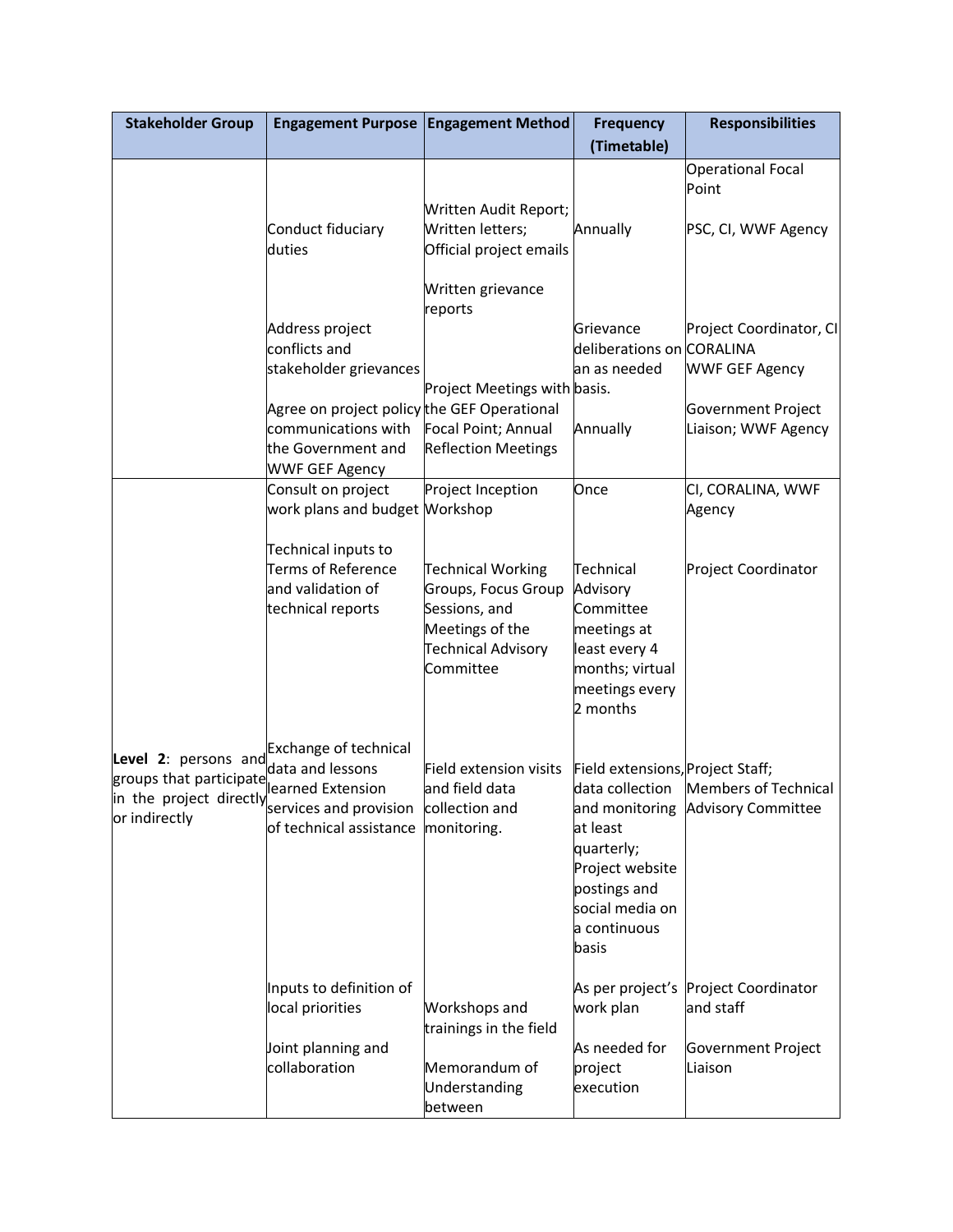| <b>Stakeholder Group</b>                                                                     | Engagement Purpose   Engagement Method                                                                                                                   |                                                                                                                                  | <b>Frequency</b>                                                                      | <b>Responsibilities</b>                                                                                                                    |
|----------------------------------------------------------------------------------------------|----------------------------------------------------------------------------------------------------------------------------------------------------------|----------------------------------------------------------------------------------------------------------------------------------|---------------------------------------------------------------------------------------|--------------------------------------------------------------------------------------------------------------------------------------------|
|                                                                                              |                                                                                                                                                          |                                                                                                                                  | (Timetable)                                                                           |                                                                                                                                            |
|                                                                                              | Dissemination of<br>project results and<br>llessons                                                                                                      | organizations and the<br>project<br>Project website, socialwork plan<br>media, printed<br>materials, Project<br>Progress Reports |                                                                                       | As per project's Project Coordinator<br>and staff                                                                                          |
|                                                                                              |                                                                                                                                                          | <b>Annual Reflection</b><br><b>Meetings</b>                                                                                      |                                                                                       |                                                                                                                                            |
|                                                                                              | Inform on the<br>project<br>implementation status focus group<br>and solicit feedback on discussions, social<br>perceptions of project<br>implementation | Local and community Focus group<br>level informative and<br>media                                                                | discussions at<br>least every 4<br>months;<br>Workshops at<br>least twice per<br>year | CI, CORALINA; Project<br>Coordinator; Project<br>Staff<br>Local Raizal<br>community leaders                                                |
| Level 3: persons and<br>groups affected<br>the outcomes of the<br>Project<br>implementation. | Collect<br>opinions and<br>directly or indirectly by concerns during public language of local<br>meetings or<br>other contacts                           | Local radio and TV in<br>community and with<br>tailor-made<br>messages, Printed<br>brochures                                     | Radio and TV<br>messages on a                                                         | Project staff and<br>owners of local<br>continuous basis community level<br>tourism services; Local<br>tourism membership<br>organizations |
|                                                                                              | Register, analyze and<br>address grievances or<br>comments submitted                                                                                     | Community level<br>trainings and<br>workshops; Annual<br><b>Reflection Meetings</b>                                              | Printed<br>materials on a<br>continuous basis                                         | CI, CORALINA, WWF<br>Agency                                                                                                                |

#### **6. Grievances Mechanism**

The grievance redress mechanism is designed to enable the receipt of complaints of affected women and men and public concerns regarding the environmental and social performance of the project. In short, the aim of the mechanism is to provide people fearing, or suffering, adverse impacts with the opportunity to be heard and assisted. It is designed to address the concerns of the community(ies) with a particular project, identify the root causes of the conflicts, and find options for the resolution of grievances. Therefore, it is an essential tool to foster good cooperation with project stakeholders and ensure adequate delivery of previously agreed-upon results.

This mechanism is designed to:

- Address potential breaches of WWF's policies and procedures.
- Be independent, transparent, and effective.
- Be accessible to project-affected people.